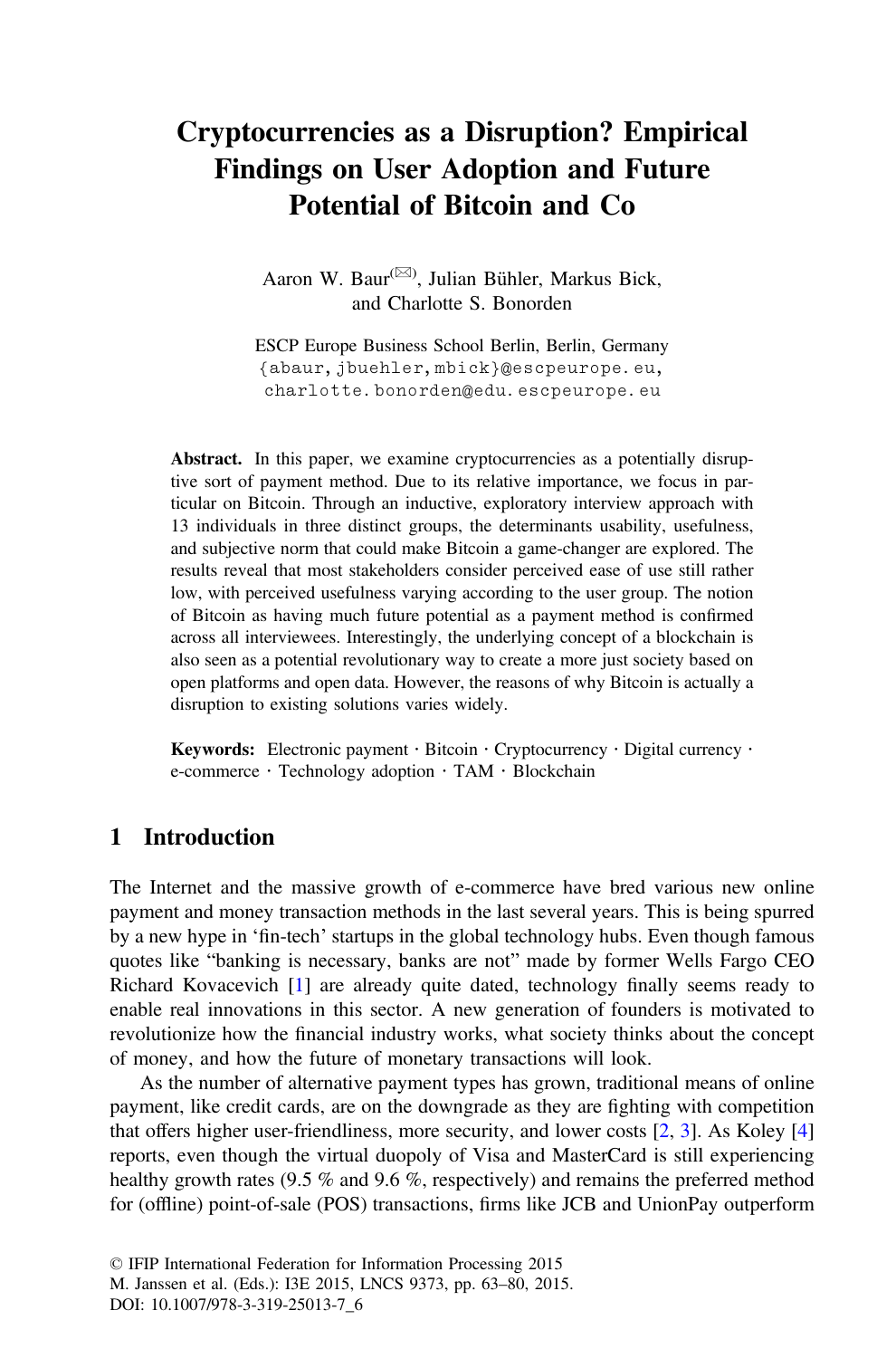| Rank           | Name                     | <b>Market Cap</b> |
|----------------|--------------------------|-------------------|
|                | ₿<br><b>Bitcoin</b>      | \$3,372,991,146   |
| $\overline{2}$ | Ripple                   | \$213,123,917     |
| 3              | Litecoin<br>35           | \$56,741,480      |
| $\overline{4}$ | Dash<br>ĥ                | \$15,396,138      |
| 5              | €<br>Stellar             | \$13,645,326      |
| 6              | Dogecoin<br>$\bullet$    | \$11,934,891      |
| 7              | <b>BitShares</b><br>X    | \$9,554,346       |
| 8              | Nxt                      | \$9,217,893       |
| 9              | <b>BanxShares</b><br>šwo | \$7,508,688       |
| 10             | Peercoin                 | \$5,772,497       |

Fig. 1. Top ten cryptocurrencies and market cap in USD, as of May 15, 2015 (Source: [http://](http://coinmarketcap.com/currencies/views/all/) [coinmarketcap.com/currencies/views/all/\)](http://coinmarketcap.com/currencies/views/all/)

them by far (growing 20.7 % and 44.8 %, respectively). This provides hints of altered consumer behavior including a perceived viable alternative to credit cards and a gradual change in the payment market [[5\]](#page-15-0). PayPal, which was originally meant for facilitating eBay transactions, is now one of the major players in online payment [[6\]](#page-15-0). Additionally, new firms that are home to completely different industries than banking, like Google and Apple, offer solutions that have already gained a remarkable level of user acceptance and dissemination among society and businesses alike [[7,](#page-15-0) [8\]](#page-15-0). However, all of these solutions remain tied in one way or another to the user's regular bank account and a traditional notion of the concept money.

Another, potentially far more disruptive innovation in this field applies to cryptocurrencies [[9\]](#page-15-0). Advocates of these new means of payment claim various advantages, like a fully decentralized, peer-to-peer transaction system, elimination of chargeback risks, lower associated transaction costs, increased level of security, greater ease of use, and full support for mobile devices [\[10](#page-15-0), [11](#page-15-0)]. Of the several hundred different cryptocurrencies,<sup>1</sup> Bitcoin is the most well-known, most discussed, and most widely traded one with a market capitalization of more than three bn USD (see Fig. 1 for the top ten cryptocurrencies as of May 15, 2015). Hence, in this paper we focus on Bitcoin and use 'Bitcoin' and 'cryptocurrency' somewhat interchangeably.

The body of scientific research in the field of cryptocurrencies is still very manageable (see Related Work section below). One stream that especially lacks work is the question of user adoption and the relevant drivers of it (e.g.,  $[12, 13]$  $[12, 13]$  $[12, 13]$  $[12, 13]$ ). Academic research has mostly neglected the user perspective, which connects the technological infrastructure with the established economies [[12\]](#page-15-0). In particular, the decisive impact on society as a whole that users expect of these blockchain technologies has not been gathered. To the best of our knowledge, there has not been any empirical research applying detailed interviews to gain 'rich knowledge' about these kinds of questions. With this paper, we contribute to this under-researched turf by means of an exploratory, qualitative approach using 13 semi-structured interviews.

<sup>&</sup>lt;sup>1</sup> The website <https://coinmarketcap.com> lists 560 as of May 15, 2015.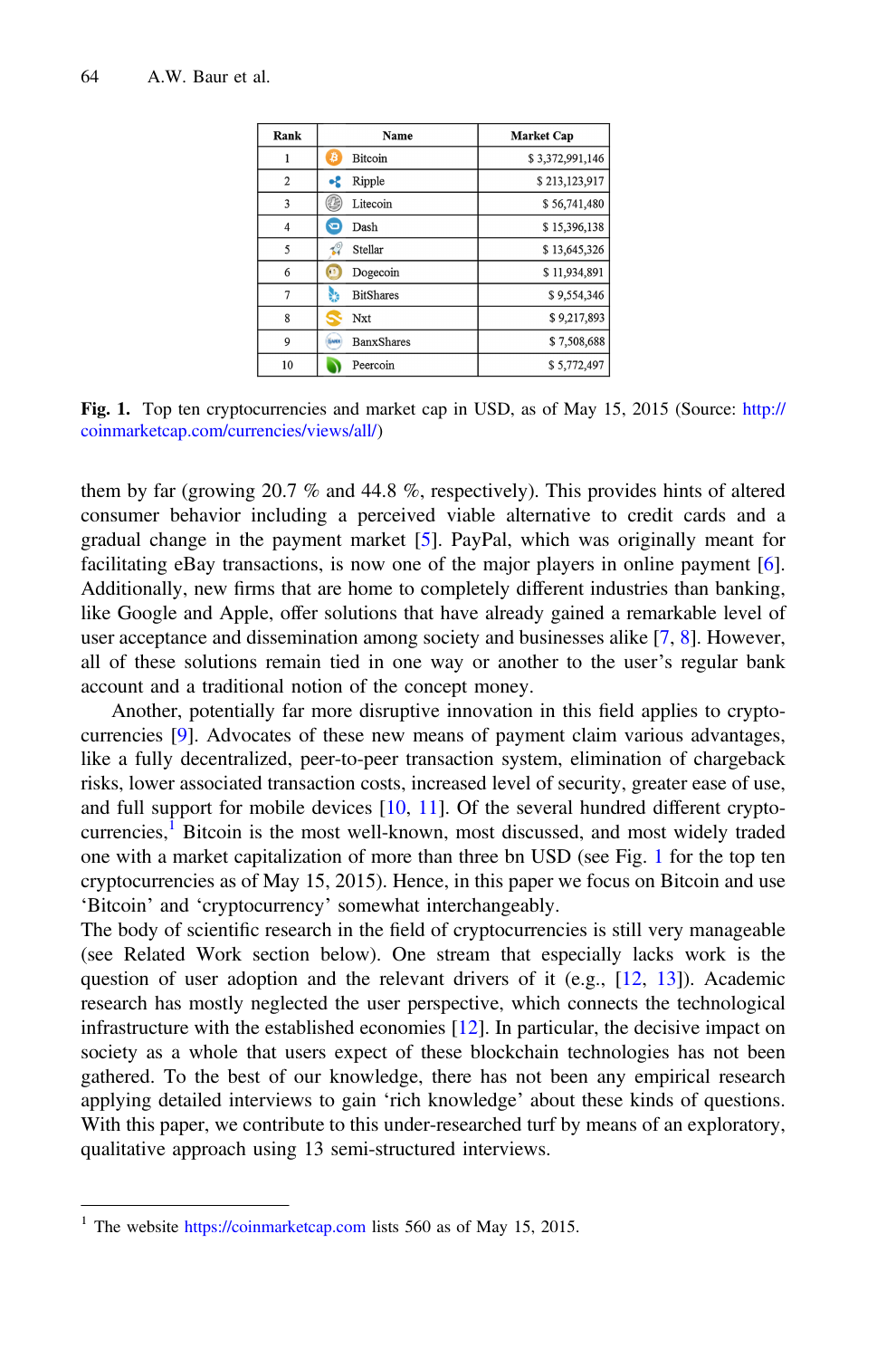In particular, the study aims to examine the following research questions:

- 1. What are the perceived advantages and disadvantages of Bitcoin as compared to other forms of (electronic) payment?
- 2. What are the drivers and barriers Bitcoin users, merchants, and experts see in the adoption of Bitcoin?
- 3. How do users, merchants, and experts evaluate the future potential of Bitcoin as a serious means of currency, unit of account, asset, and disruption for society?

The remainder of this paper is structured as follows: After giving an overview of the applicable literature on cryptocurrencies and present payment options, the applied research methodology is presented. In the following part, the interview findings are discussed. The paper closes with a conclusion section and also discusses contributions, limitations, and future avenues to advance this research area.

The aim is to explore Bitcoin's main advantages and disadvantages compared to current payment types, to identify the drivers and barriers of Bitcoin's adoption, and to evaluate its future potential as seen by the three distinct groups of (pure) users, merchants, and experts.

### 2 Related Work

In order to find empirical works on Bitcoin adoption and usage, we conducted a thorough literature search following the frameworks of vom Brocke et al., Levy and Ellis, and Webster and Watson [\[14](#page-15-0)–[16](#page-15-0)]. Search terms were 'Bitcoin', 'crypto AND currency[ies]', and 'cryptocurrency[-ies]'. As suggested by Chen et al. [[17\]](#page-15-0), we searched the databases Web of Science, EBSCO Business Source Complete, IEEE Xplore, ScienceDirect, and the ACM Digital Library. To be as exhaustive as possible, the important IS conferences ICIS, ECIS, HICSS, PACIS, and AMCIS were also explored with the identical keywords. As the 'mother paper' of Bitcoin by Satoshi Nakamoto (most likely a group pseudonym) was just released in 2008 [\[18](#page-15-0)], we did not limit the search timeframe. In fact, it was not until 2011 that research papers about cryptocurrencies were published in journals and from conferences. From 2013, larger peer-reviewed journals have been picking up the topic and have started to accept papers more frequently.

The results, combined with the work of Scott [[19\]](#page-15-0) and Böhme et al. [[20\]](#page-15-0), revealed four main streams of research in regard to Bitcoin, addressing three different layers:

• Technical: This stream includes technical details about the 'back-end' of cryptocurrency, like cryptography, mathematical models, and system design. It consists of two sub-streams: On the one hand, conceptual and prototyping work in regard to the protocol layer (e.g.,  $[21-23]$  $[21-23]$  $[21-23]$  $[21-23]$ ), and on the other, research concerning the *network* layer, i.e., mainly security-related works made up of experimental and quantitative research designs (e.g., [\[24](#page-15-0)–[26](#page-15-0)]).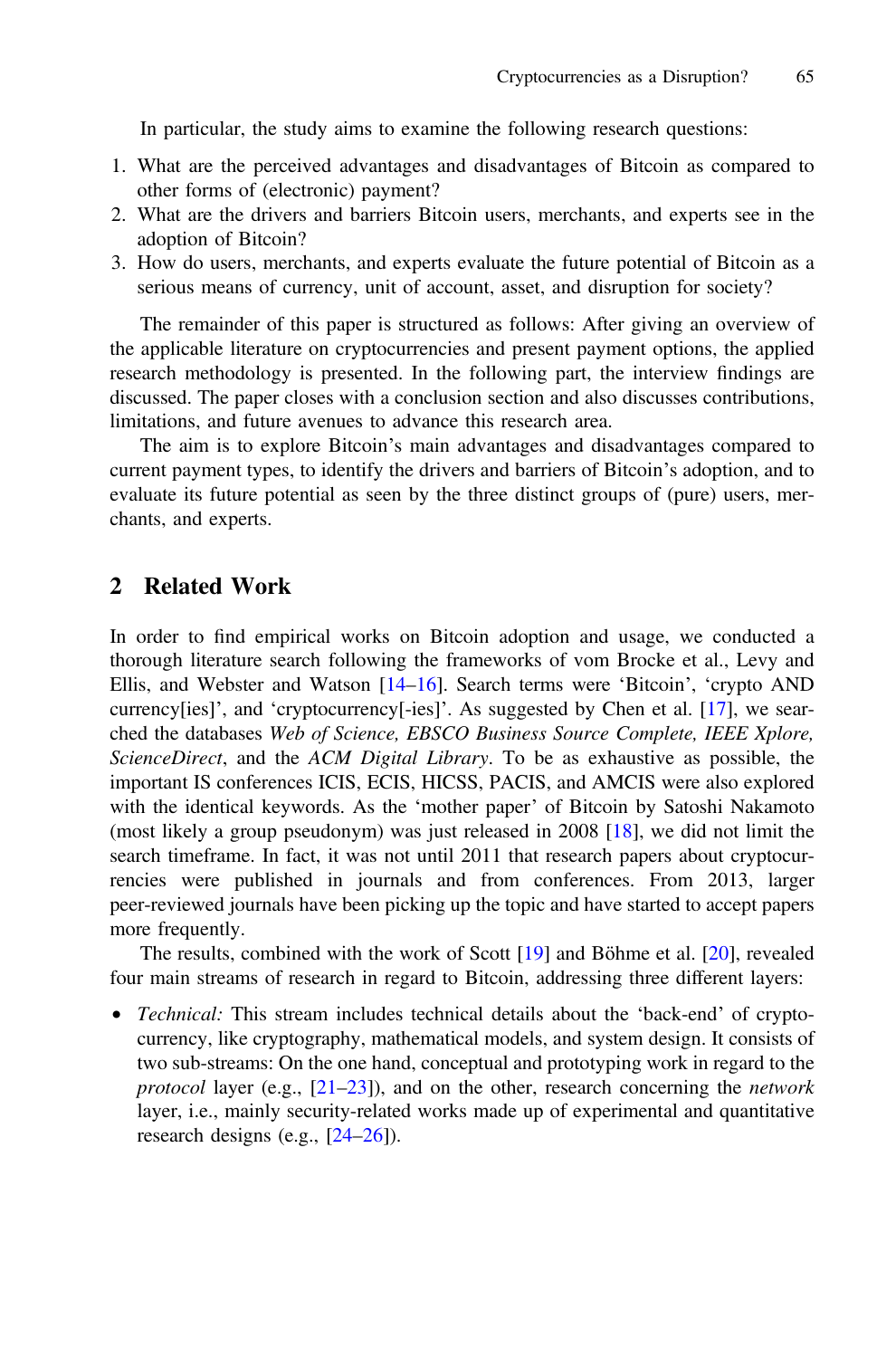The other three streams address the ecosystem layer:

- *Economic:* This body of research looks at cryptocurrency from an economist's perspective, and mainly includes traditional economic models, portfolio theory, incentive structures, and the like (e.g., [[20,](#page-15-0) [27](#page-15-0)–[31](#page-16-0)]).
- Regulatory: Here, researchers discuss legal, fiscal, tax, and regulatory issues of Bitcoin as a new form of currency (e.g., [\[10](#page-15-0), [32](#page-16-0)–[34\]](#page-16-0)).
- Social Science: Along this road, this research is about sociology, trust, anthropology, ethics, and politics in regard to the new phenomenon of cryptocurrencies (e.g., [\[35](#page-16-0)–[38](#page-16-0)]).

Surprisingly, the Social Science branch is the least developed, but probably the most relevant for Information Systems (IS) research. Hence, this paper focuses on this human-centered aspect of cryptocurrency.

# 2.1 Traditional Digital Payment Solutions

For a long time, credit cards have been the dominant means of payment on the Internet. Credit cards like Visa, MasterCard, American Express, and Discover still denote the highest volumes of all forms of payments. For instance, daily transaction volumes of Visa amount to almost 18 bn USD (Fig. 2). Due to certain drawbacks of credit cards to merchants and consumers—e.g., the possibility of chargebacks, high fees, and a significant fraud risk—a wide array of alternative means of online payment has developed. Important players include China Union Pay, PayPal, and increasingly Bitcoin, albeit with a huge gap when compared to their old-school credit card competitors.

New players from the 'fin-tech' startup realm enter the market and push the financial market to become more digital and more efficient, encouraging higher transaction volumes and enhancing security. Payment service providers advertise better security standards, a better ease of use, and lower fees. However, none of the current alternatives could so far solve the three inherent major flaws completely.

• Payments through alternative providers still run through customers' credit/debit cards or bank accounts, so transaction fees cannot be cut entirely, and the savings are sometimes even marginal. Furthermore, cross-border transactions still involve significant fees, regardless of whether the money is transferred directly via credit card or via a service like PayPal or Skrill.



Fig. 2. Daily transaction volume in mn USD, as of the end of 2013 (Source: [http://statista.com\)](http://statista.com)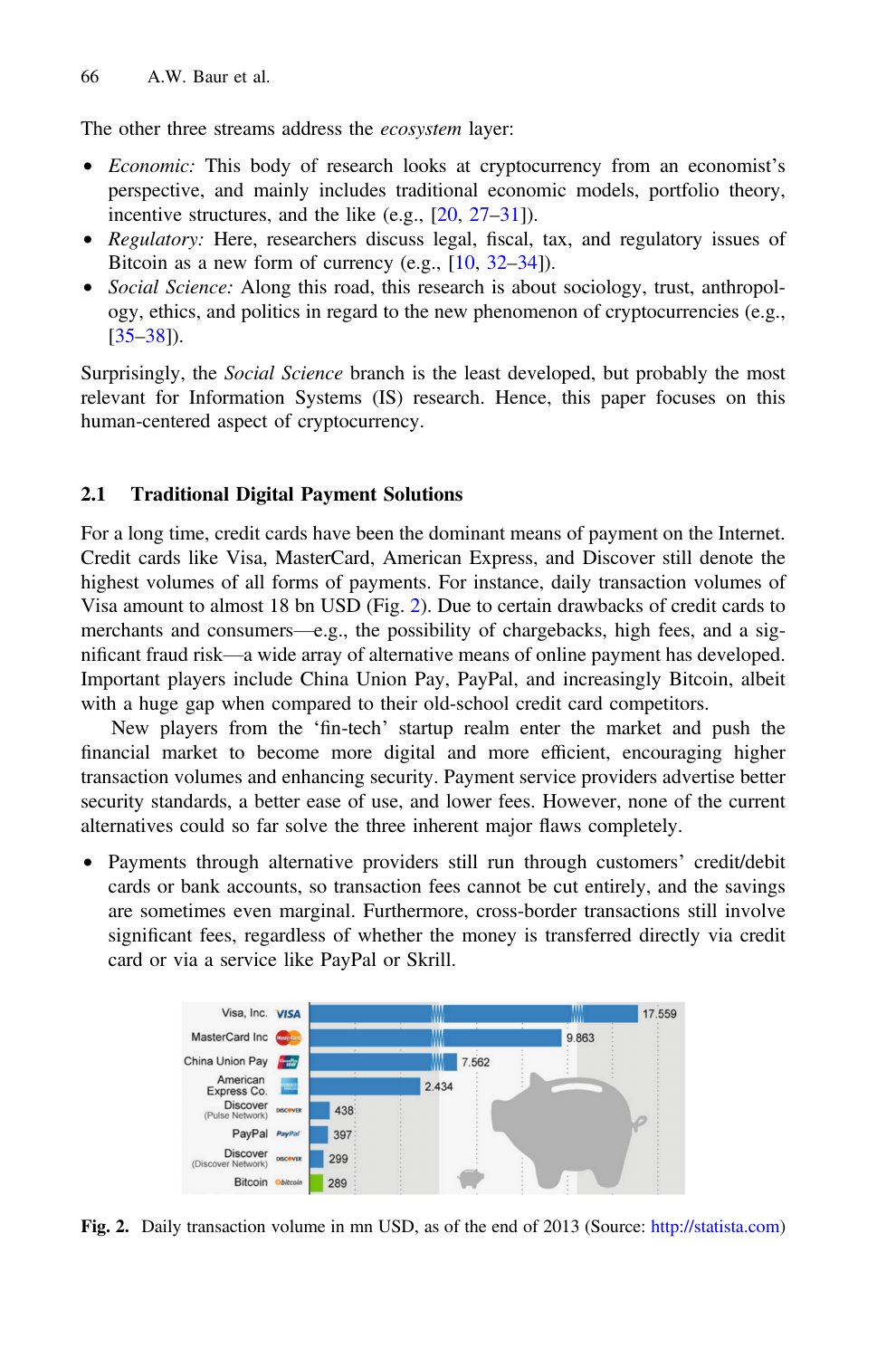- The risk of fraud is still present, as every time a customer purchases goods online, his or her personal data like name, address, and financial information are transferred over the Internet. This information therefore remains prone to identity theft, no matter whether it is stored only at one single point (PayPal) or at several.
- Usability or ease of use is still a major weakness, especially concerning older people who would like to purchase goods online.

These flaws and other ideas have led to a completely new approach to e-payment: cryptocurrencies.

### 2.2 Overview of Cryptocurrency

From a technical perspective, cryptocurrency can be defined as a "type of digital currency which relies on cryptography, usually alongside a proof-of-work scheme, in order to create and manage the currency. A decentralized network of peer-to-peer computer nodes working in sync creates and verifies transactions of transfer of said currency within the network" [\[39](#page-16-0)]. A more practical definition is given by Ametrano [\[40](#page-16-0)], stating that cryptocurrency "can be transferred instantly and securely between any two parties, using the Internet infrastructure and cryptographic security with no need for a trusted third party. Its value is not backed by any single government or organization." Furthermore, Wiatr [\[41](#page-16-0)] gives the definition that "a cryptocurrency is a modern digital medium of exchange. It is a new decentralized, limited and peer-to-peer payment system. Most cryptocurrencies are created to introduce new units of currency, whose total amount is limited. All cryptocurrencies use cryptography to control the creation and transfer of money." Summarizing the above, we basically follow Spenkelink [\[42](#page-16-0)] and find four main characteristics of cryptocurrencies. First, cryptocurrency works through a decentralized network, meaning that it is free of any external regulations. Second, it has a strong P2P-approach. This guarantees the direct transaction of money between two parties, regardless of whether it is B2B, B2C, or C2C. Third, it uses the public Internet, which provides speed, efficiency, and resilience. Finally, cryptocurrency uses public-key cryptography to make money transactions as secure as possible.

After the introduction of Bitcoin as the first digital currency in 2009, the number of cryptocurrencies began to rise, and it quickly became a global phenomenon [\[43](#page-16-0), [44\]](#page-16-0). Besides Bitcoin, there are hundreds of alternatives, each with different strengths. For example, *Litecoin* uses the *scrypt* encryption and claims to transact four times faster than Bitcoin, making it a viable alternative for high-speed applications like financial trading [\[20](#page-15-0)]. The so-called Altcoins can be regarded as 'forks' of either Bitcoin or Litecoin, since they are based on the same type of algorithms. Examples include Feathercoin, ChinaCoin, and Dogecoin [\[39](#page-16-0)].

Even though in theory Bitcoins can be mined, i.e., created by everyone, the system behind Bitcoin ensures certain characteristics that are important conditions for valid (fiat) currencies. First, scarcity: Bitcoins are limited to 21 million, keeping inflation low [\[45](#page-16-0)]. Second, security: Bitcoin follows the highest security standards using public and private keys [[46\]](#page-16-0). After a person registers as a Bitcoin provider, he or she gets a digital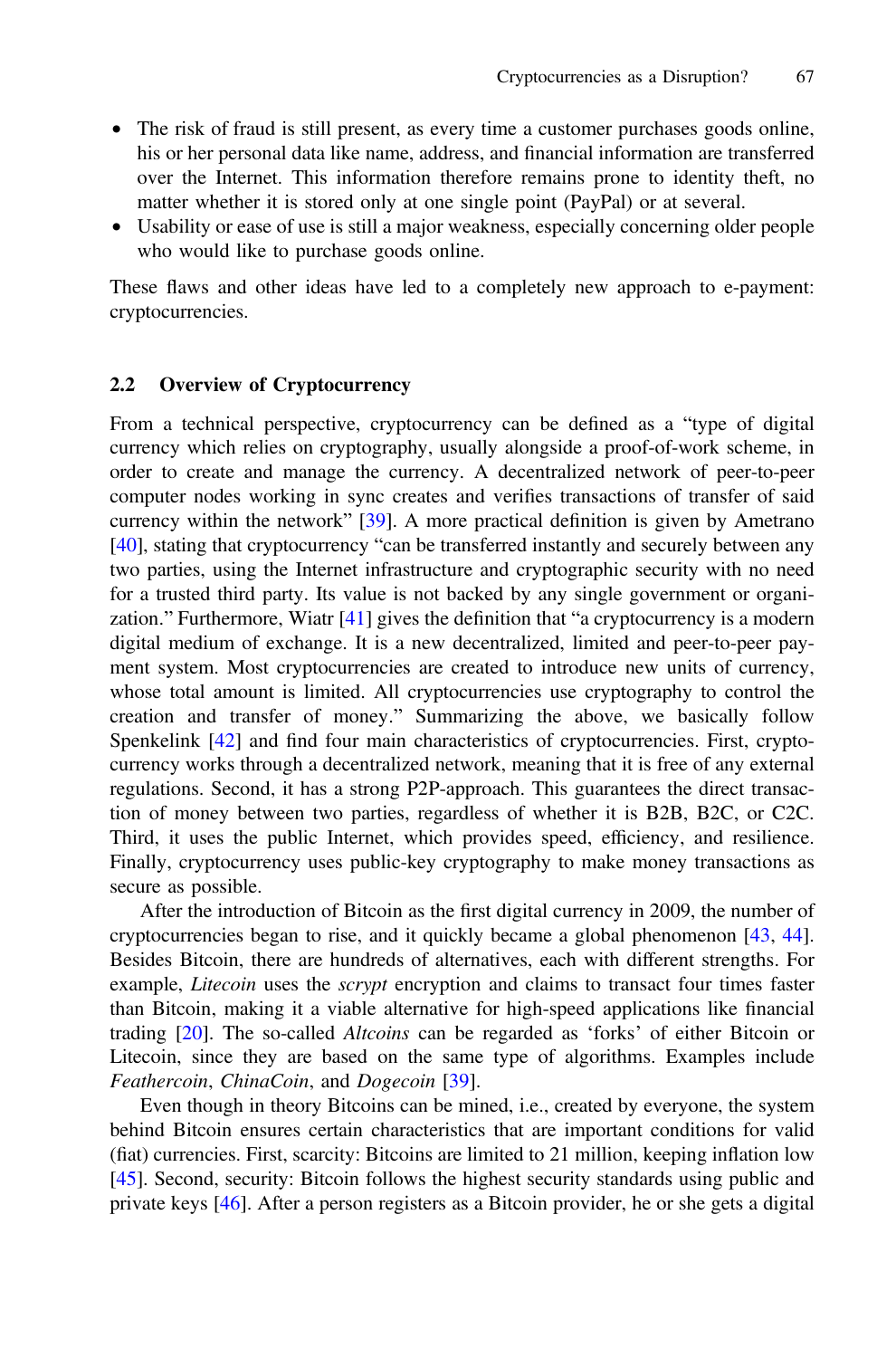wallet identification number (ID) that will be shown in public, once the person transfers Bitcoin. All past transactions are recorded in the blockchain. Third, simplicity: Transferring Bitcoins is easy, requiring a Bitcoin application or wallet on a mobile device and the required amount of Bitcoins, normally received through a Bitcoin exchange or an ATM.<sup>2</sup> The transfer then only takes minutes, regardless of geographical distance.

#### 2.3 Value-Add and Risks of Cryptocurrencies

Most authors support the argument that Bitcoin has a significant future and will become a larger threat for credit card companies [\[2](#page-14-0), [47](#page-16-0), [48](#page-16-0)], but for now the potential is estimated to be limited to only specific fields [\[13](#page-15-0), [49](#page-16-0)]. Grinberg [[11\]](#page-15-0) underlines the fact that Bitcoin is likely to be the new, revolutionary payment method for micropayments, because those are hardly profitable when credit card fees are applied to such small notional amounts. Böhme et al. [[20\]](#page-15-0) argue that it is becoming less certain whether the design of Bitcoin meets the requirements to replace credit card payments for the everyday consumer, particularly with regard to security standards. Furthermore, they illustrate the fact that there are numerous competing virtual currencies, for instance Litecoin that accelerates payment confirmations, or 'NXT' that reduces computational requirements. To become an essential part of the customer's daily life, Bitcoin first needs to achieve the overall reliance in value offer and user adoption.

Spenkelink [[42\]](#page-16-0) follows a broader perspective by concluding that the future of cryptocurrencies is very unclear in general and one can only speculate about its development. He further claims that many different usage scenarios and different stakeholder needs prevail, which makes the estimation of Bitcoin's mass adoption even harder. Descôteaux [\[50](#page-16-0)] holds the opinion that for the future development of Bitcoin, an appropriate legal and regulatory framework is extremely important in order to overcome the existing risks and threats slowing down the adoption of cryptocurrency. The literature also discusses the drawbacks and disadvantages of Bitcoin, such as the possibility of money laundering [\[51](#page-16-0)–[54](#page-16-0)], trade in various illegal goods [\[55](#page-16-0), [56\]](#page-16-0), potential financing of terrorism [[51,](#page-16-0) [57](#page-17-0)], Bitcoin loss or theft [\[21](#page-15-0), [58\]](#page-17-0), and tax evasion or enormous volatility [\[27](#page-15-0), [43](#page-16-0), [59](#page-17-0)]. These aspects were also mentioned by our interview partners.

# 3 Research Methodology

As described above, only limited research on Bitcoin's advantages, disadvantages, disruptive potentials, and adoption drivers exists. Therefore, we approached the research by following an entirely open, inductive, exploratory research design [[60,](#page-17-0) [61\]](#page-17-0). Accordingly, an interview guideline was designed based on the literature review, but also including very open questions to motivate interviewees to come up with their own ideas, thoughts, anecdotes, and reasoning. To get insights into how different groups see

<sup>&</sup>lt;sup>2</sup> The website <http://coinatmradar.com/> lists 389 ATMs globally as of May 15, 2015.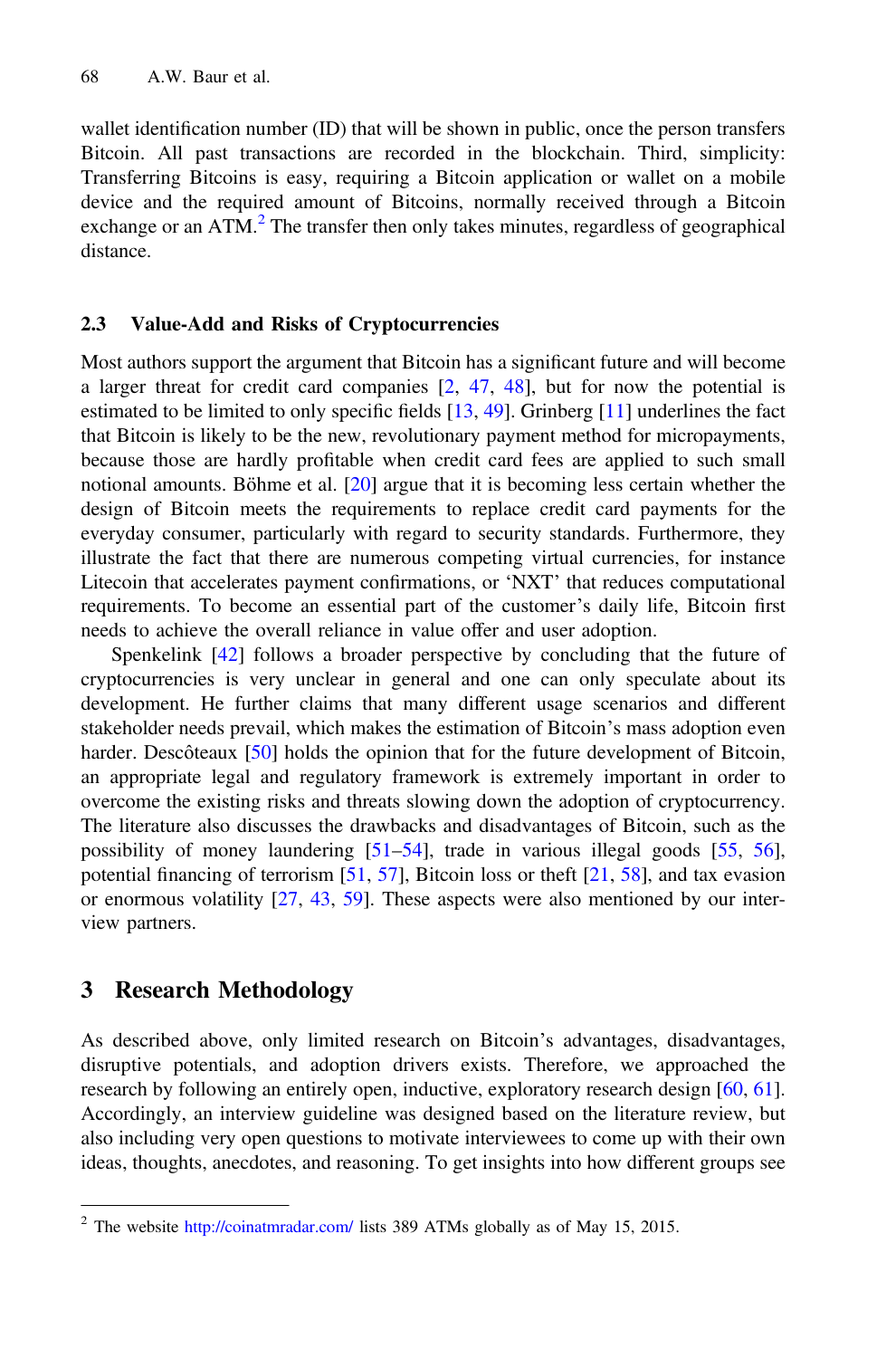| Individual     | Group                    | Occupation                             | <b>Bitcoin</b><br>Experience | Means of<br>Interview |
|----------------|--------------------------|----------------------------------------|------------------------------|-----------------------|
| C1             | Consumer                 | Student                                | none                         | Face-to-Face          |
| C <sub>2</sub> |                          | Entrepreneur                           | medium                       | Face-to-Face          |
| C <sub>3</sub> |                          | Entrepreneur                           | extensive                    | Skype                 |
| C4             |                          | Scientist                              | none                         | Face-to-Face          |
| C <sub>5</sub> |                          | Architect                              | none                         | Face-to-Face          |
| M1             | Merchant<br>(E-Commerce) | Innovation Manager,<br>Retail Industry | extensive                    | Skype                 |
| M <sub>2</sub> |                          | CEO, Wholesale Industry                | none                         | Face-to-Face          |
| M <sub>3</sub> |                          | Head of Digital, Media<br>Industry     | little                       | Face-to-Face          |
| M4             |                          | Market Researcher, Retail<br>Industry  | none                         | Skype                 |
| B1             | Bitcoin                  | <b>CEO</b>                             | extensive                    | Skype                 |
| B <sub>2</sub> | Exchange                 | <b>CTO</b>                             | extensive                    | Skype                 |
| B <sub>3</sub> |                          | Senior Marketer                        | medium                       | Face-to-Face          |
| <b>B4</b>      |                          | Accountant                             | medium                       | Face-to-Face          |

Table 1. Sample description

and experience Bitcoin, the guideline was used to conduct semi-structured interviews in November and December 2014. To gain maximum diversity and coverage, 13 interviews with individuals from three distinct groups were used as a sample [\[62](#page-17-0), [63\]](#page-17-0). These are end-consumers, e-commerce merchants, and employees of Bitcoin exchanges with differing levels of experience with Bitcoin (see Table 1 for the sample description). The selection of the interview partners was based on a purposive sampling strategy [[64\]](#page-17-0). This ensured the inclusion of a wide array of aspects of the evidence gathered from informants [\[65](#page-17-0), [66\]](#page-17-0). The interviews were recorded and subsequently transcribed [[66\]](#page-17-0). They lasted between 34 and 56 min.

Interview transcripts were analyzed using the open-coding technique [\[67](#page-17-0)]. Relevant passages were identified and axial coding was subsequently used to refine the categories. The analysis was diligently carried out to fulfill the common requirements for qualitative research (e.g., [[68](#page-17-0)–[70\]](#page-17-0)). The interpretation process was rule-driven and documented ("procedural validity"; [[70\]](#page-17-0)) In addition, we triangulated the data [\[70](#page-17-0)] by interviewing people with different perspectives on and knowledge about the phenomenon (i.e., three distinct user groups). Therefore, the results can be assumed to be reliable [[71\]](#page-17-0).

### 4 Analysis and Results

While analyzing the interview transcripts in order to find answers to the research questions, we decided to apply the established constructs *perceived ease of use* and perceived usefulness of the Technology Acceptance Model TAM [\[72](#page-17-0), [73\]](#page-17-0) and sub-jective norm of its successor, TAM2 [\[74](#page-17-0), [75](#page-17-0)], as they work well as ordering categories.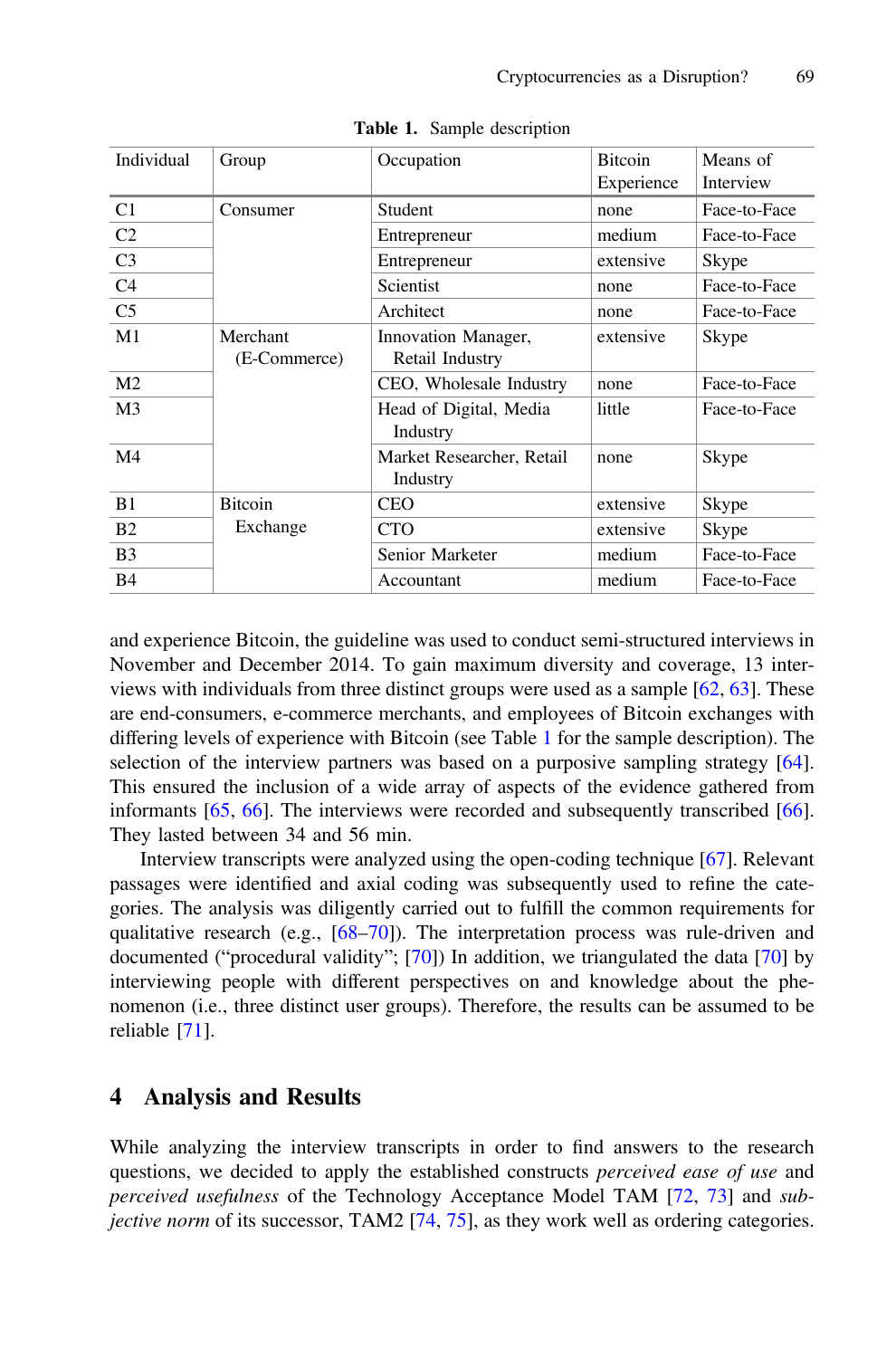Another one, future potential, emerged out of the data. Table 2 summarizes the findings, which are organized around the four research constructs and the case codes. We have included original quotes, which is the 'beauty of qualitative research' [\[76](#page-17-0)] and more often than not provide the deepest insight into the matter. In the following paragraphs, we discuss the condensed quintessence of our findings.

# 4.1 Perceived Ease of Use

Consumers found mobile wallets and Bitcoin in general difficult to use, therefore requiring some training, although one interviewee regarded Bitcoin as easy and self-explanatory. As buying, selling, or sending Bitcoin is very similar to using a Google Wallet, it is possible that more consumers will come across technical difficulties when using Bitcoin for the first time. They agreed that especially the younger generation

| Constructs<br>Research | Codes                                              | <b>Opinions of Individuals</b><br>$C = \text{Consumer}$<br>$M =$ Merchant<br>$B = Bitcoin Exchange$                                                                         | <b>Exemplifying Quotes</b>                                                                                                                                                                                                                                                                                                               |
|------------------------|----------------------------------------------------|-----------------------------------------------------------------------------------------------------------------------------------------------------------------------------|------------------------------------------------------------------------------------------------------------------------------------------------------------------------------------------------------------------------------------------------------------------------------------------------------------------------------------------|
|                        | Mobile<br>Wallets                                  | useful, but cumbersome (C1/<br>2/3); needs more development<br>and refinement (C2); Bitcoin<br>best use case for wallets (B3)                                               | C2: "Google Wallet was really complicated and not<br>easy to use"<br>C5: "I have not yet dared to install some kind of<br>Wallet"                                                                                                                                                                                                        |
|                        | Usage /<br>Implementa-<br>tion Process             | easy and self-explanatory (C2);<br>potentially easy (C1/C4/M2);<br>easy and fast, hard at POS<br>(M1/3); easy, but not easy<br>enough for mainstream (B1/2/3)               | C1: "sounds pretty easy"<br>B1: "the general mainstream user has no clue about<br>Bitcoin"                                                                                                                                                                                                                                               |
|                        | Technical<br>Understand-<br>ing (Expla-<br>nation) | easy handling $(C2)$ ; merchants<br>also need training (B2); easy,<br>but concept and idea not yet<br>understood by society (B1/4)                                          | M1: "not a technical, but a real societal challenge"                                                                                                                                                                                                                                                                                     |
|                        | Capability<br>(Educa-<br>tion/Age)                 | some learning necessary (C3);<br>only accepted by generation<br>Y/Z (B3/4)                                                                                                  | C3: "you have to learn how to use it"<br>C1: "certainly, the under 40 crowd is far more<br>likely to embrace it, if it is convenient in the end"                                                                                                                                                                                         |
| Perceived Ease of Use  | Perceived<br><b>Risks</b>                          | volatility (M1/2); advances in<br>technology and usability of<br>other mobile payments (B1);<br>security and storage (B2); use<br>as speculative trading device<br>(B1/2/3) | <b>B3:</b> "the volatility of Bitcoin and the frictions of<br>moving money in and out of Bitcoin are a limiting<br>factor in its adoption"<br><b>B2:</b> "Bitcoin also comes with the burden of keeping<br>it secure and accessible at the same time. No really<br>good solution exists yet that solves both problems<br>satisfactorily" |

Table 2. Findings and case coding

(Continued)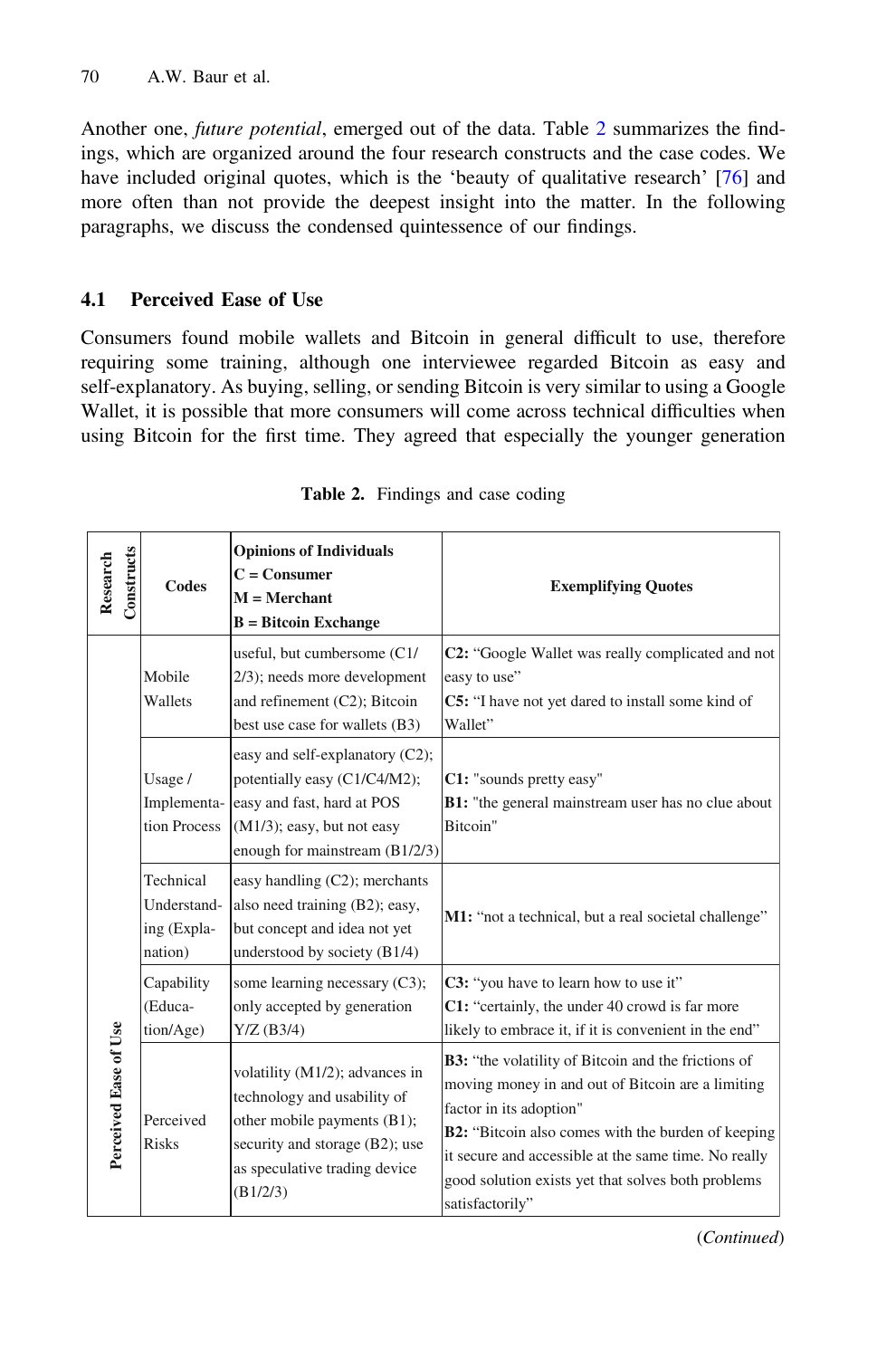|  | Table 2. (Continued) |
|--|----------------------|
|--|----------------------|

|                      |                                              | cuts out annoyance of searching<br>for cash at POS (C1); Bitcoin<br>Convenience more convenient than rest<br>$(C2/3)$ ; with QR code very<br>convenient (B1/3)                                                                                                            | M1: "convenient mobile payments arose at the<br>expense of security standards"<br><b>B1:</b> "paying with Bitcoin is both convenient and<br>secure. We just need to scan a QR code in these<br>days and our payments are transferred successfully.<br>Anywhere, anytime"<br><b>B2:</b> "just scan the QR code, done!"                                                        |
|----------------------|----------------------------------------------|---------------------------------------------------------------------------------------------------------------------------------------------------------------------------------------------------------------------------------------------------------------------------|------------------------------------------------------------------------------------------------------------------------------------------------------------------------------------------------------------------------------------------------------------------------------------------------------------------------------------------------------------------------------|
| Perceived Usefulness | Anonymity                                    | big problem with CCs, Bitcoin<br>may be solution $(C1/2/3)$ ;<br>anonymity not an issue for<br>consumers, only important for<br>special target industries<br>(M1/2/3, B1/2/3/4)                                                                                           | C2: "people are more and more paranoid about<br>their privacy"<br>M1: "maybe relevant in gambling and sex busi-<br>ness"<br>M2: "higher anonymity will not increase payment<br>share of Bitcoin"                                                                                                                                                                             |
|                      | Security /<br>Fraud                          | involved in CC fraud (C1), high<br>perceived level of security with<br>Bitcoin (C1); 100% security not<br>possible (all); fraud of CCs not<br>main argument (M1/2/3); secu-<br>rity a very strong Bitcoin bonus<br>(B1/2/3)                                               | C1: "American CCs are not as secure as European<br>ones that have chips in them, we have worse tech-<br>nology than Mongolia"<br>M1: "CC fraud covered by insurance"<br>M2: "Bitcoin accounts can be hacked as well and<br>used for transactions, hence fraud risk still exists"<br><b>B2:</b> "blockchain technology serves as a trust anchor<br>for both parts of a trade" |
|                      | Transaction<br>Fees                          | alternatives to CC highly need-<br>ed (C2); lower fees most per-<br>suasive argument for Bitcoin<br>(C1), wiring fees exorbitant<br>(C1); payout in local currency<br>will have high fees $(M1)$ ; low<br>fees essential (M1/2/3); esp.<br>relevant to merchants (B1/2/3) | C2: "airlines ripping people off when paying with<br>CC, very frustrating"<br>M1/2/3: "most promising argument for Bitcoin"<br>M3: "interesting for micropayments"<br>B1: "transaction costs have 'skyrocketed' in these<br>days and hence leave merchants from certain indus-<br>tries at a competitive disadvantage"                                                       |
|                      | Instant<br>Transactions                      | more relevant to merchants<br>$(C1/2/3)$ ; instant transaction<br>very helpful (M3/4); time and<br>no chargebacks strong argu-<br>ments pro Bitcoin (B1/2/3)                                                                                                              | M2: "receiving payout faster from customers to us<br>has its benefits and we would prefer it"<br>M3: "time is money, so great"<br><b>B1:</b> "for merchants, Bitcoin displays a direct money<br>inflow of their revenues, whereas with CC payment<br>they need to wait for around a week to receive their<br>payments"                                                       |
|                      | Global<br>Reach &<br>Cross-<br><b>Border</b> | great not to search for ATM<br>abroad (C1/3); Bitcoin attrac-<br>tive for remittance $(C3)$ ; inter-<br>national speed and simplicity<br>very persuasive $(B1/2/3)$                                                                                                       | <b>B1:</b> "SEPA has failed, a technology based system<br>like Bitcoin needed to increase speed and decrease<br>fees at the same time"<br><b>B2:</b> "transfer money everywhere in the world at<br>velocity of sound. Payment providers like Western<br>Union have made that possible too, however at high<br>costs"                                                         |

(Continued)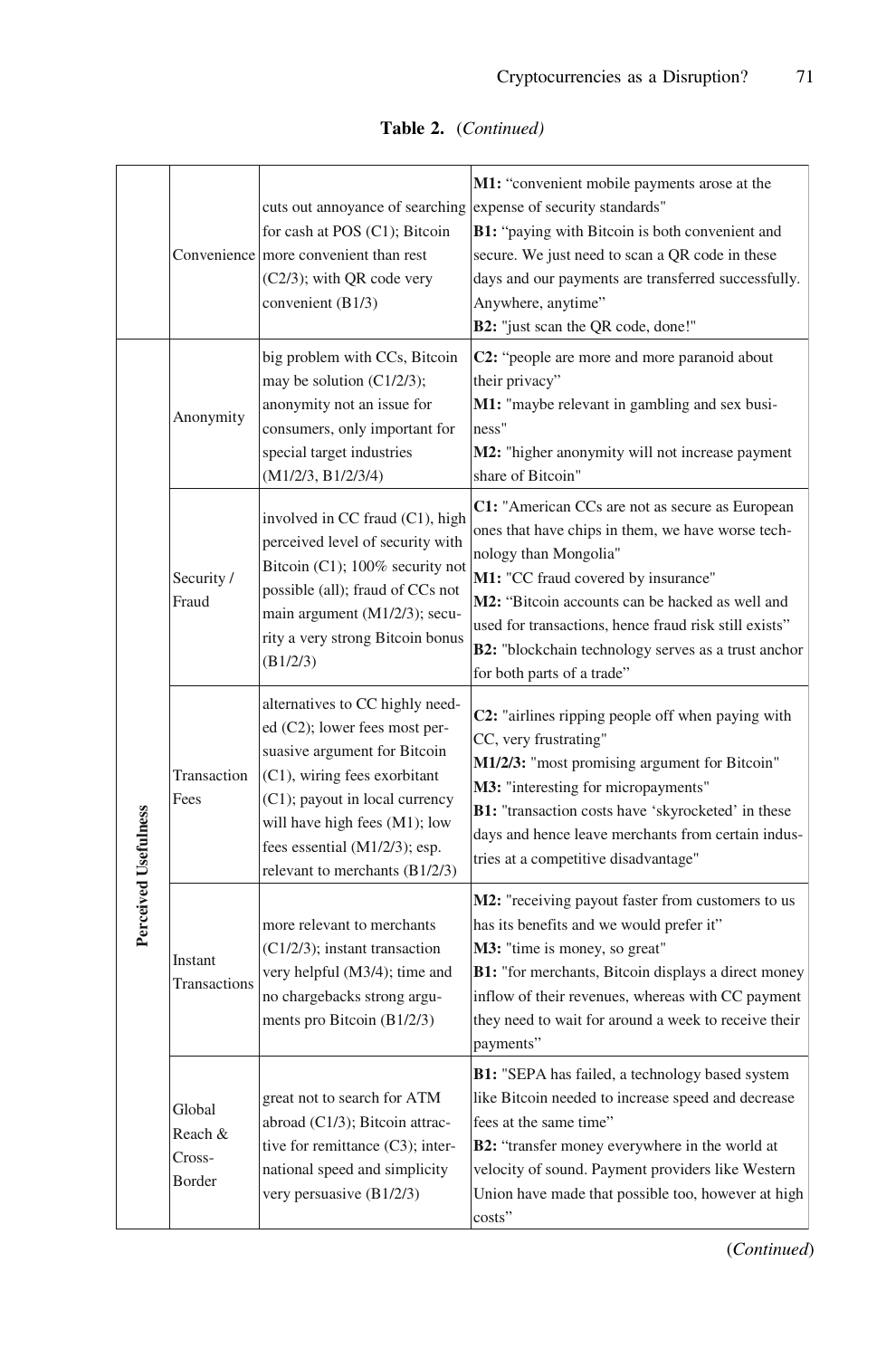|  | Table 2. (Continued) |
|--|----------------------|
|--|----------------------|

|                 | Trading /<br>Investment    | Bitcoin as a trading currency<br>$(C1/2)$ ; if not mainstream<br>payment, then alternative in-<br>vestment tool (B2/4)                                                                                                       | <b>B2:</b> "a secure and efficient, trustful decentralized<br>monetary transfer system with an inherent currency<br>unit that is of non-governmental and non-corporate<br>origin, perfect for investment"                                                                                                                                                                      |
|-----------------|----------------------------|------------------------------------------------------------------------------------------------------------------------------------------------------------------------------------------------------------------------------|--------------------------------------------------------------------------------------------------------------------------------------------------------------------------------------------------------------------------------------------------------------------------------------------------------------------------------------------------------------------------------|
|                 | Emerging<br>Economies      | high attractiveness for develop-<br>ing world (all); challenges very<br>different to our market (C2/3);<br>no political restrictions, embar-<br>gos, capital controls (B2/3)                                                 | B2: "highly necessary for countries with a high<br>percentage of underbanked people. Why shouldn't a<br>web shop be able to sell products wherever it can<br>ship it? Most major package delivery services have<br>a wider reach than PayPal or MasterCard"                                                                                                                    |
|                 | Innovation /<br>Technology | Bitcoin on the forefront (C2);<br>makes mobile wallets attractive<br>(C1/3); Fin-Tech innovations<br>very important (C1/2/3,<br>B1/2/3); innovation reason nr 1<br>for Bitcoin (M1); innovation<br>crucial for us $(M1/2/3)$ | M1: "innovation is all we have, Bitcoin helps!"<br>M3: "in my industry (press and media), innovation<br>is key. We can no longer survive if we don't go<br>digital. We will definitely continue focusing on<br>becoming more innovative"<br>B2: "the financial industry has not come up with a<br>good candidate for an online currency / payment<br>system, so Bitcoin is it" |
| Subjective Norm | Competitive<br>Advantage   | competitive pressure not that<br>large yet (M2/3); merchants<br>will feel the pressure soon with<br>higher penetration (B1/2/3)                                                                                              | M3: "accepting Bitcoin is a competitive advantage<br>right now, for how long remains to be seen"<br>M2: "we are looking into Bitcoin but will not<br>expect to adopt it for another 1-2 years. So far most<br>competitors don't accept Bitcoin as it is still a<br>product for early adopters / innovators and misses<br>scale and acceptance in the market"                   |
|                 | Peer Influ-<br>ence        | friend trusted more than jour-<br>nalist $(C1/5)$ ; p2p character of<br>Bitcoin fosters peer influence<br>(B2)                                                                                                               | C1: "if someone says that Bitcoin is a very practi-<br>cal, efficient and secure way of doing things, I<br>would check it out"<br><b>B1:</b> "word of mouth is needed in order to spread the<br>word and explaining the beauty behind Bitcoin"                                                                                                                                 |
|                 | Latest<br>Trends           | trends not of relevance (C1/2);<br>people more conservative with<br>latest trends in financial issues<br>(B2); direct, peer-to- peer<br>transfers may be considered<br>$\text{cool}(\text{B1})$                              | M1: "exciting thing, especially for Techies, but<br>from a bottom line perspective, not relevant yet"<br>B2: "the traditional financial system has not been<br>very keen on adopting new technologies and when<br>it comes to money, people tend to be more con-<br>servative than with other things"                                                                          |
|                 | Lifestyle /<br>Marketing   | Bitcoin great marketing asset<br>(M1/3/4)                                                                                                                                                                                    | M3: "if a whole industry does it, it makes sense to<br>adopt it. As for now, we us it, but Bitcoin is not a<br>big thing yet"<br>B1: "Bitcoin could become a lifestyle product,<br>people will find it increasingly cool to use"                                                                                                                                               |
|                 | Alternative:<br>PayPal     | no viable alternative (C1/2);<br>good alternative (all others)                                                                                                                                                               | C1: "takes time to register"<br>C2: "another account to keep track of"                                                                                                                                                                                                                                                                                                         |
|                 | Alternative:               | favorite means of payment                                                                                                                                                                                                    | C1/2: "typing in the details again and again is                                                                                                                                                                                                                                                                                                                                |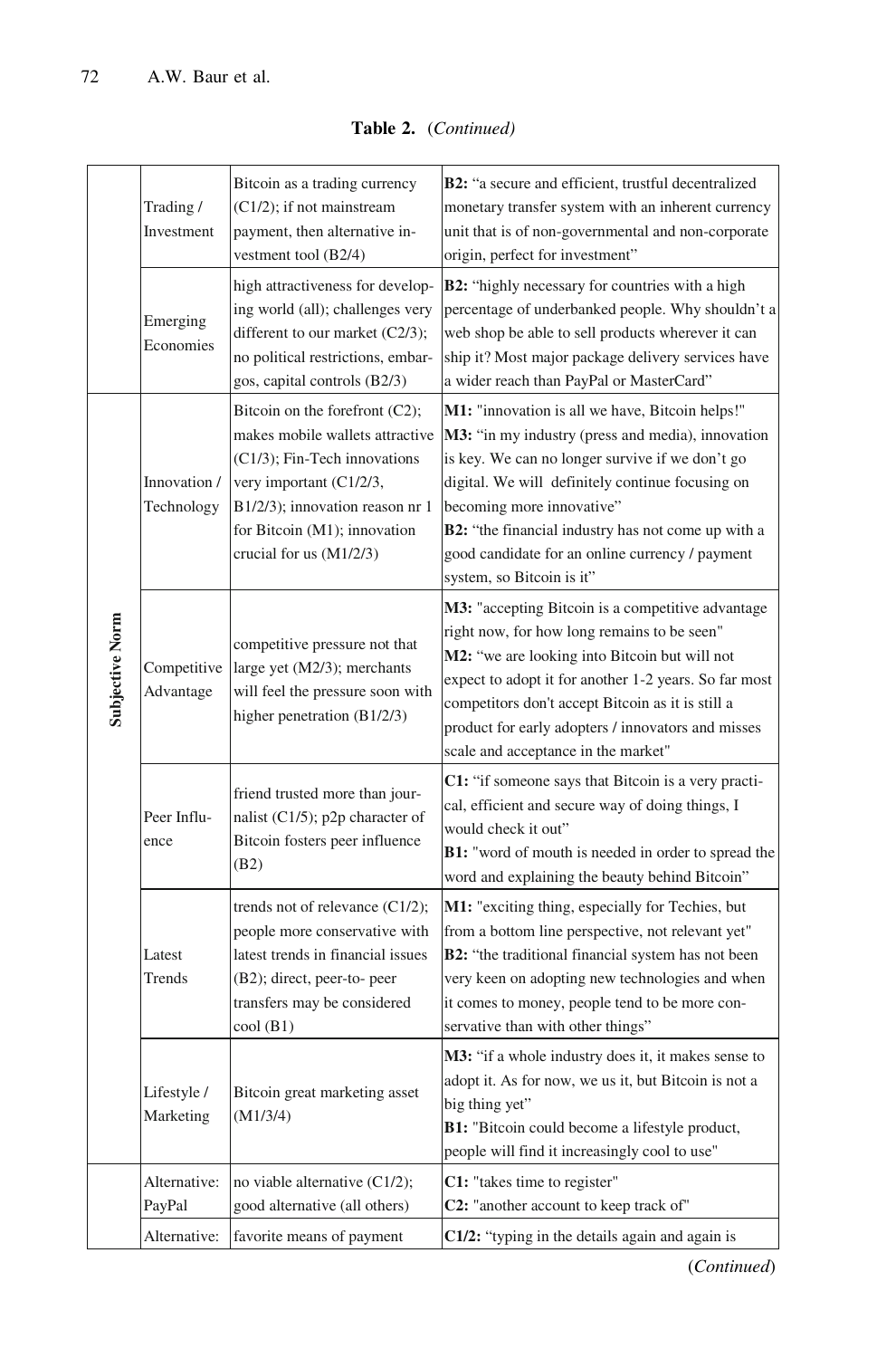|                         | Credit Card<br>(CC)                            | $(C1/2)$ ; insecure $(B1/2/3)$ ; OK<br>(M1/2/3)                                                                                                                                                 | annoying"<br>M1: "used by majority of costumers"                                                                                                                                                                                                                                                 |
|-------------------------|------------------------------------------------|-------------------------------------------------------------------------------------------------------------------------------------------------------------------------------------------------|--------------------------------------------------------------------------------------------------------------------------------------------------------------------------------------------------------------------------------------------------------------------------------------------------|
|                         | Alternative:<br>Others                         | bank transfer / wire (all); Mas-<br>ter-pass / Sofortueberweisung<br>(all but $C1/2/3$ )                                                                                                        | <b>B3:</b> "other alternatives will of course remain, but<br>become less and less important"                                                                                                                                                                                                     |
| <b>Future Potential</b> | Current<br>Subjective<br>Market<br>Penetration | not clear who accepts Bitcoins<br>currently $(C1/2/3)$ ; still a niche<br>form of payment, low demand<br>$(M1/3)$ ; not really accepted<br>(M2); customer demand drives<br>penetration (B1/3/4) | C2: "recognizing more 'Pay with Bitcoin'-buttons<br>on official websites people would boost credibility"<br>B3: "current lack of easy-to-use and secure solu-<br>tions for storing and using Bitcoin without third-<br>party services do not make Bitcoin's advantages<br>apparent to new users" |
|                         | Subjective<br>Future<br>Market<br>Potential    | payout in local currency will<br>boost acceptance (M1/2); more<br>and more solutions pave way<br>for great potential (B2)                                                                       | C2: "will be the future", "easiest, most secure and<br>fastest way of payment"<br><b>M1:</b> "will become a big thing in the future"<br>M2/3: "will be big, but never replace CCs"<br><b>B3:</b> "Bitcoin is a very promising candidate for the<br>currency of the internet"                     |
|                         | Time Until<br>Widespread<br>Adoption           | quick adoption (C3); very<br>difficult to guess (all but C3);<br>different regions of world<br>(M1/2, B1/2/3)                                                                                   | M1: "in IT stuff, I stopped giving prognoses"<br>probably very different speed in $ B1$ : "hard to tell, maybe 3 to 5 years, also depend-<br>ing on regulation/taxation/legislation"                                                                                                             |

|  | <b>Table 2.</b> (Continued) |
|--|-----------------------------|
|--|-----------------------------|

should manage to handle Bitcoin and related software/apps, however. These findings are similar to those of Spenkelink [\[42](#page-16-0)]. Risks were not mentioned, but instead consumers focused on convenience, especially at offline stores (POS).

One merchant complained about the implementation process at POS and stressed that it's not a technical, but rather a societal challenge to switch to Bitcoin. Implementation in online shops was seen as fast and easy, and similar to other payment options. Most saw volatility as the main threat and agreed that current mobile payment solutions are convenient, but insecure; maybe Bitcoin can be a remedy here.

The representatives of Bitcoin exchanges saw Bitcoin as the best use case for mobile wallets. Even though they judged usage and implementation as easy, they still found it not easy enough. In fact, the whole cryptographic system behind Bitcoin was deemed just too complex to be understood by users and merchants, and it discouraged them from giving Bitcoin a try. However, their own companies and the majority of other exchanges already focus on emphasizing the easy set-up, integration, and usage of Bitcoin. This has been confirmed by a check on the landing pages of Bitpay, Cubits, Coinbase, and Safello.<sup>3</sup> Here, tutorials, videos, and other training and marketing activities help users get started.

<sup>3</sup> <https://bitpay.com>; <https://cubits.com>; [https://www.coinbase.com;](https://www.coinbase.com) [https://safello.com.](https://safello.com)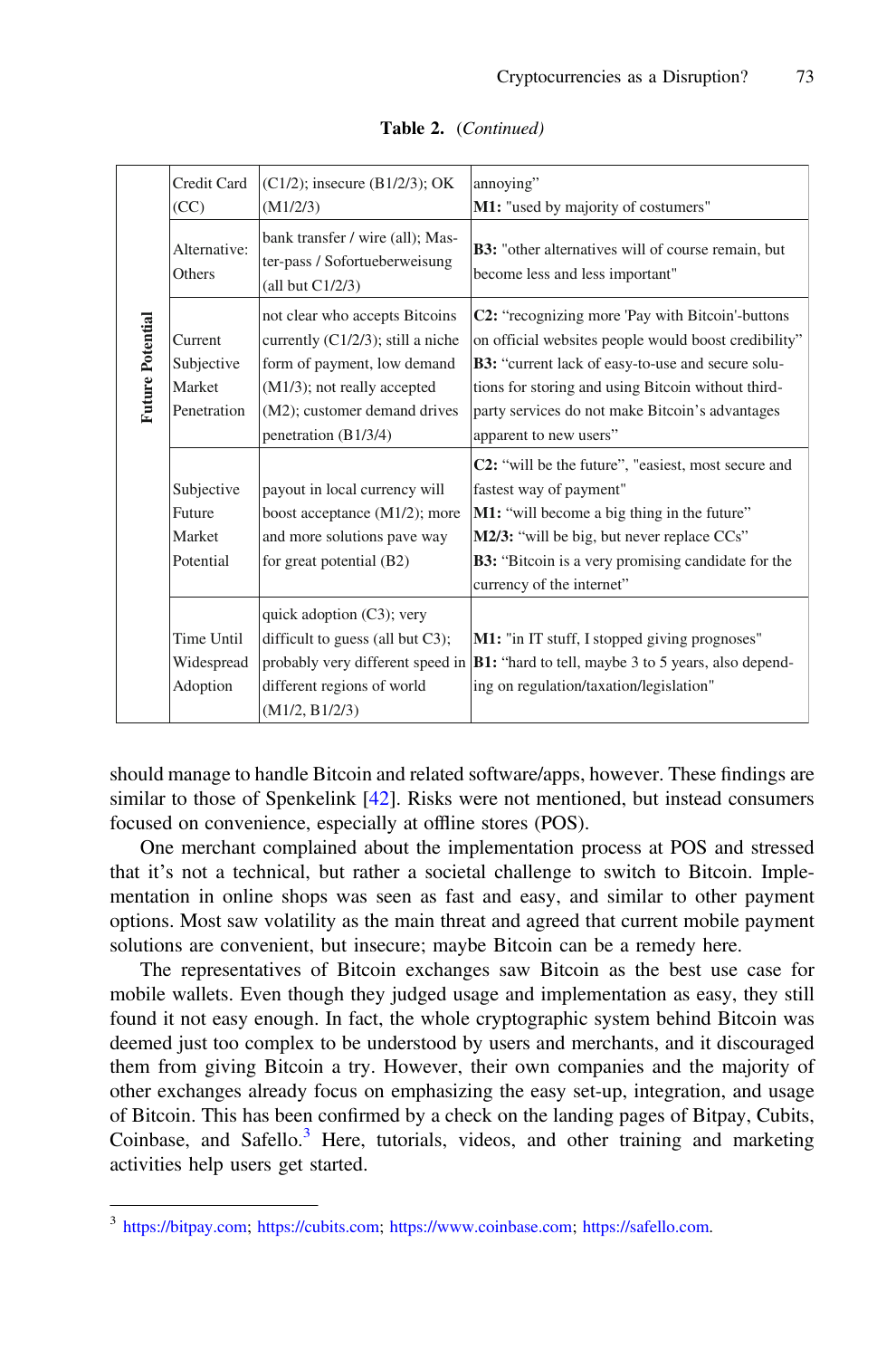#### 4.2 Perceived Usefulness

For consumers, anonymity and security rank very high. They feel threatened by credit card fraud and the old technology used, and consumers hope Bitcoin can be a remedy here. Due to high transaction fees of credit cards and especially money wiring (fees here seen as exorbitant), the lower costs are seen as the major argument for using Bitcoin. The instantaneous character of transactions was seen most relevant to merchants. The fact of doing away with ATM searches abroad once Bitcoin is also widely accepted at POS, and the possibility of doing remittances as well as using Bitcoin as an investment vehicle were all seen as very positive. Finally, Bitcoin was found especially suitable for emerging economies, as they face very different challenges (e.g., lack of availability of traditional banking services).

Merchants had a quite different view on anonymity and fraud: Anonymity was only crucial for special target groups, e.g., in online gambling or the sex business, not for mainstream costumers, thus stating the opposite of Pagliery [\[57](#page-17-0)]. The security of Bitcoin was also not necessarily seen as higher than that of credit cards, as Bitcoin accounts can also be hacked, which has happened before. Low transaction fees were the single most important argument for merchants, also in regard to micropayments. Having the payout of orders immediately on their accounts was also seen as very advantageous, as they are well aware that time is money.

Bitcoin exchange staff is more convinced about Bitcoin's usefulness regarding the elimination of fraud. All experts believe that security will become an increasing problem in the near future, which is why more secure payment solutions are necessary, and this is a big benefit of Bitcoin. In terms of anonymity, the necessity of finding ways to get rid of skyrocketing transaction fees, and the beneficial effect of instant transactions, the experts strongly agreed with the merchants. In terms of global and cross-border reach, the managers quoted pure speed and simplicity as persuasive arguments in favor of Bitcoin. Whereas one interviewee judged SEPA as failed, another mentioned Western Union as working, but at very high costs. Bitcoin as investment was regarded as ideal, as there is no government or corporate involvement. This is in strong opposition to the findings of Baek and Elbeck [\[27](#page-15-0)] and Garcia et al. [[77\]](#page-17-0), who see Bitcoin as far too speculative to be used by a non-professional investor. Lastly, emerging economies were mentioned as a suitable target market, since online shops often times can ship to remote locations, but cannot receive funds from there due to capital market restraints.

#### 4.3 Subjective Norm

In terms of innovation and technology, consumers rated Bitcoin to be very innovative, and it helps making mobile wallets attractive. In terms of peer influence, the interviewees so far unfamiliar with the (Bitcoin) process validated that they would give it a try upon recommendation of a friend. Two consumers denied that they give any relevance to current trends or lifestyle issues, i.e., Bitcoin plays no role here.

Merchants focused on the huge importance of innovation for their business, making this category the most decisive factor to offer Bitcoin payments. However, competitive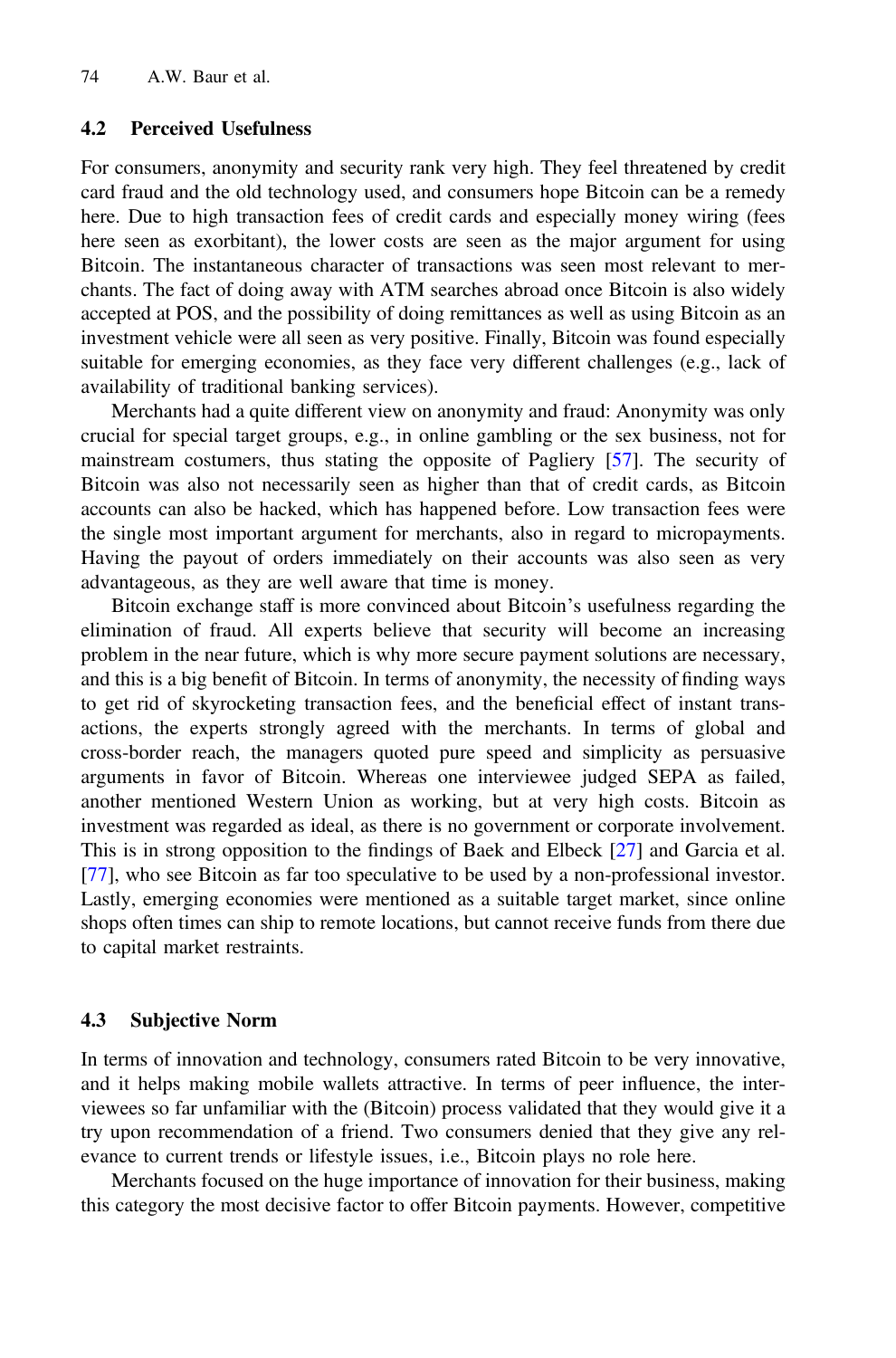pressure itself is currently still manageable, with one merchant confirming that they will look into it, but will probably not introduce it for another  $1-2$  years. One merchant claims Bitcoin to be a competitive advantage. In terms of trends, one merchant mentioned that it is a cool thing, especially for early-adopters/techies, but has no effect on revenue or profit, i.e., the bottom line. This statement basically confirms the research of Kostakis and Giotitsas [[78\]](#page-17-0). The merchant also claims it to be somewhat a marketing tool, a thing to arouse interest and stand out from the crowd.

As the last group, Bitcoin exchange executives also stress fin-tech innovations as the key driver for competitiveness, $\frac{4}{3}$  making Bitcoin an important part of it. From their point of view, merchants should be preparing themselves, as competitive pressures to offer it as a payment solution will rise soon, triggered through increased word-of-mouth between users. Whether Bitcoin can be considered a 'cool trend', there are two different opinions: One manager confirms this, insisting that Bitcoin could become a lifestyle product, but another reminds us that when it comes to money issues, people are by far more conservative when compared to other areas of life.

#### 4.4 Future Potential

The customers' overall opinion about Bitcoin is very positive; they perceive it as very promising. Nevertheless, credit cards, PayPal, and some other payment services are still and will for some time in the future be the most popular online payment method. Customers are aware of the benefits offered by Bitcoin and alternative means of payments in general, but experience a certain level of effort, through a cumbersome registration and administration effort. Issues with credit cards, e.g., manually typing in the card number and security code, seem to be tolerated until better solutions are developed and more transparency is created as to which shops actually accept Bitcoin.

Merchants strongly support cryptocurrency. Regardless of all arguments and restrictions discussed above, from a business perspective, Bitcoin seems to provoke large interest, and is seen as the future (therefore in line with Van Alstyne [[33\]](#page-16-0)). Hence, already two of the four interviewees accept Bitcoin. Nevertheless, the current customer demand is very low, so Bitcoin is still a pure niche product and will take time to develop.

As expected, the managers of Bitcoin exchanges have a very optimistic and positive view of Bitcoin's potential. However, the lack of secure storage and usage solutions hinders market penetration. A widespread initiative to push Bitcoin would be welcomed, and the type and extent of regulation will be decisive for its market penetration.

The high importance of educating people and businesses about the actual purpose and functioning of Bitcoin can be regarded as the unifying factor of all groups (in line with Papilloud and Haesler [[79\]](#page-17-0)). All interviewees also agreed that the actual timing of widespread adoption cannot be judged at all.

Interestingly, interviewees of all groups also mentioned the underlying blockchain as an idea and technology that could have a far-reaching, disruptive potential outside of

<sup>4</sup> European Commission: [http://europa.eu/rapid/press-release\\_MEMO-13-719\\_en.htm](http://europa.eu/rapid/press-release_MEMO-13-719_en.htm).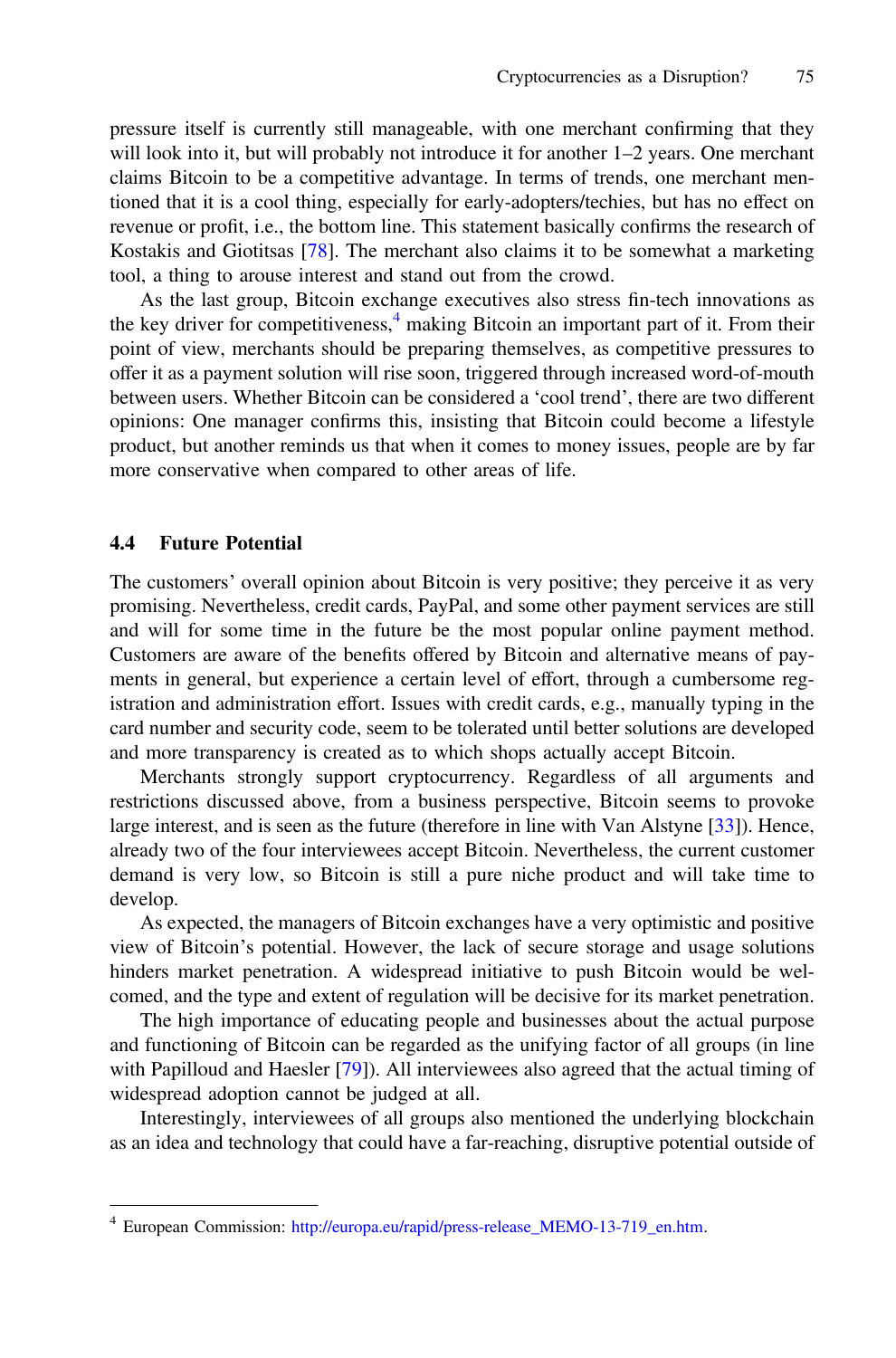the payment area. Applications as diverse as document version control, proof of whether a person's vote has been counted or clear identification for e-government and open data solutions were addressed.

# 5 Conclusion

### 5.1 Contributions

With this paper, we have contributed to answering several research questions relating to Bitcoin's relative advantages and disadvantages, the drivers and barriers of adoption, and the perceived future potentials from user and professional perspectives.

First, perceived ease of use among stakeholders is still considered rather low. Issues of usability of mobile wallets, implementation, storage, and transfer as well as offering user training are not solved satisfactorily yet. Risks like volatility, security, and accessibility remain. However, people who are using it confirm its high level of convenience. In total, some homework needs to be done here.

Second, perceived usefulness is confirmed for the main part, albeit not yet for the majority of online shoppers. Low transaction fees are central and pivotal to all interviewed individuals. A smaller influence is given to a somewhat higher anonymity and lower risk of fraud as well as faster claim of payments for merchants. Potential international reach and acceptance were also convincing. Bitcoin as a new investment class is controversial, but the high added value for less-developed countries is not.

Third, subjective norm is somewhat split. To use Bitcoin in innovation and in creating competitive advantage is for all groups of high importance. Peer-influence, the fact of being trendy or not, as well as lifestyle issues have less influence on the subjective norm of using Bitcoin.

Fourth, future potential was questioned by comparing it with alternatives. All of them are deemed important, but with a diminishing degree. Current market penetration is judged as very low, recognizing Bitcoin as a niche phenomenon. Subjective future potential is quite the opposite, with all groups assigning a boost in penetration and eventually becoming 'a big thing'. The actual timing of this boost was, however, not answered by anyone.

Fifth, this piece of research has found some evidence that Bitcoin, due to its completely new way of working without a central institution overseeing it, is about to become a serious new player in the online payment market. However, society and businesses are still far from embracing Bitcoin in their daily lives, making educating people about Bitcoin's advantages and use necessary. But Bitcoin's conditions seem good to become fully accepted and trusted by first addressing certain industries and later convincing the masses. One step in that direction may be seen in the latest tech-giant Microsoft accepting Bitcoin for Apps, Windows licenses, Windows Phone, and Xbox in December  $2014$ <sup>5</sup> Hence, policy-makers and merchants should be prepared.

<sup>5</sup> http://blogs.microsoft.com/fi[rehose/2014/12/11/now-you-can-exchange-bitcoins-to-buy-apps-games](http://blogs.microsoft.com/firehose/2014/12/11/now-you-can-exchange-bitcoins-to-buy-apps-games-and-more-for-windows-windows-phone-and-xbox)[and-more-for-windows-windows-phone-and-xbox](http://blogs.microsoft.com/firehose/2014/12/11/now-you-can-exchange-bitcoins-to-buy-apps-games-and-more-for-windows-windows-phone-and-xbox).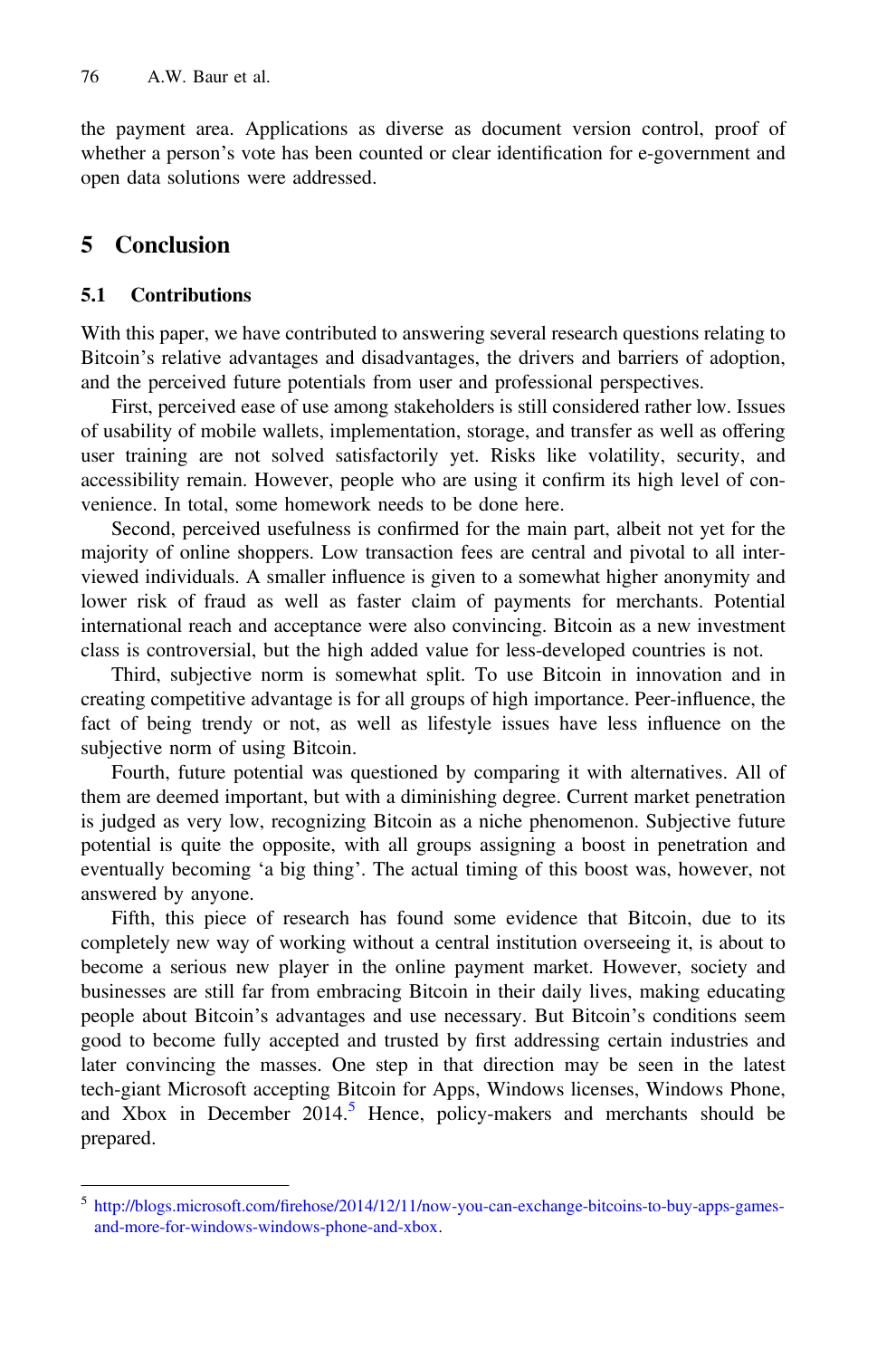<span id="page-14-0"></span>Finally, the interviews brought additional areas of use of the blockchain scheme to the surface. The possibility to issue unique identifiers to things and people alike opens up immense opportunities in the future.

From a theoretical point of view, we help to expand the body of knowledge about users' acceptance, views, opinions, and feelings about cryptocurrencies—a very new social phenomenon. Additionally, online shops, policy-makers, and regulators should be alarmed that Bitcoin is indeed not just a crazy idea from some IT nerds, but a possible game changer for the future. They should take adequate measures to handle it.

#### 5.2 Limitations and Future Research

Our paper suffers from some limitations. First, only 13 individuals were interviewed, which makes generalizations difficult, as is the case with most inductive, qualitative research. Based on these interview findings, as a follow-up, hypotheses could be formulated that are then tested in a large-scale quantitative survey in a deductive research setting. These survey results would then make generalizations possible. Second, there may be a bias that almost one-third of the interviewees work for Bitcoin exchanges and hence have an apparent interest in seeing cryptocurrencies as too positive. However, very new and potentially disruptive innovations demand to include the voice of professionals, who can judge the whole scope of the research object [[65\]](#page-17-0).

Overall, the paper lays a first foundation to spark future research avenues. Comparing developments in different parts of the world could debunk differences due to risk-aversion (e.g., very high in Germany), methods of payment (e.g., widespread credit card use in the US), or technical availability (e.g., lack of traditional banking infrastructure in developing countries). Lastly, including the opinions of people from regulatory and administrative authorities could help in getting the complete picture of cryptocurrencies. And lastly, focusing more on the non-payment aspects of the blockchain technology to revolutionize society in the future may yield great additions to the body of knowledge in the social sciences.

These are just a few ideas contributing to the massive research effort that is still needed to completely understand the emergent and possibly disruptive nature of cryptocurrencies, and to see whether the blockchain can also contribute to a more just society, based on open platforms and open data with access for everyone.

### References

- 1. Foster, G., Gupta, M., Palmer, R.: Business-to-Business Electronic Commerce. Cases in Strategic-Systems Auditing (1999)
- 2. Bourgeois, R.: Impact of PayPal, Google, Amazon & Emerging Payment Providers on Visa, MasterCard & Payment Industry. The Long-View: 2010 Edition – U.S. Perspectives. Bernstein Global Wealth Management, pp. 195–206 (2010)
- 3. Olsen, Ø.: Annual Report on Payment Systems 2012 (2013)
- 4. Koley, T.: End of duopoly in credit card payment scheme industry. J. Econ. Finance 4, 67– 76 (2014)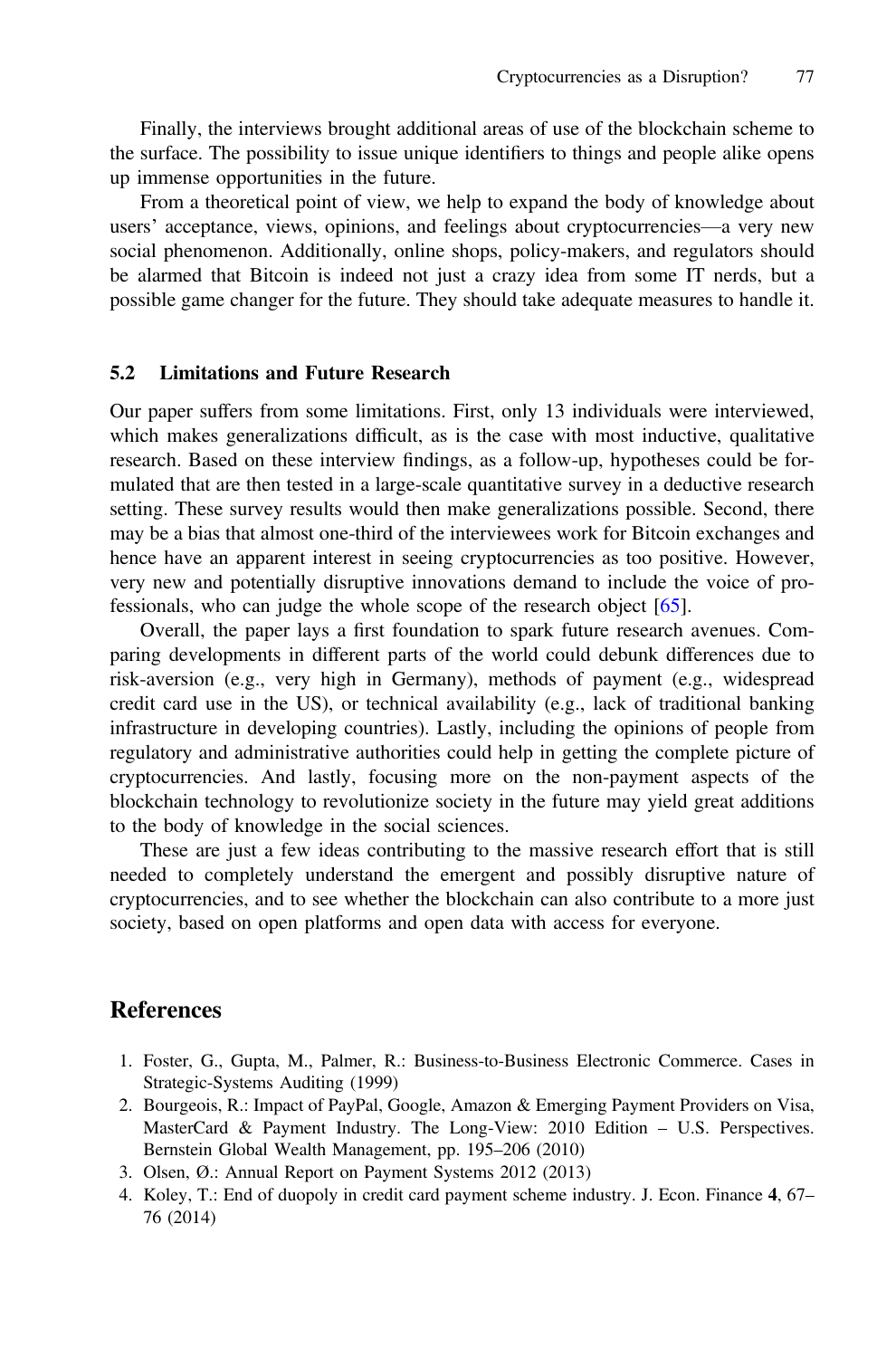- <span id="page-15-0"></span>5. Gonggrijp, S., Geerling, M., Mallekoote, P.: Successful introduction of new payment methods through 'co-opetition. J. Payments Strategy Syst. 7, 136–149 (2013)
- 6. Conrad, L.: En garde! banks and paypal will clash. U.S. Banker 117, 102 (2007)
- 7. Pogue, D.: The future is plastic. Sci. Am. 312, 35 (2015)
- 8. Dempsey, P.: Is it time to take a reality check on the mobile payments market. Eng. Technol. 9, 20 (2014)
- 9. Cusumano, M.A.: The Bitcoin ecosystem. Commun. ACM 57, 22–24 (2014)
- 10. Brito, J., Castillo, A.: Bitcoin: a primer for policymakers. Policy 29, 3–12 (2014)
- 11. Grinberg, R.: Bitcoin: an innovative alternative digital currency. Hastings Sci. Technol. Law J. 4, 160–208 (2011)
- 12. Glaser, F., Zimmermann, K., Haferkorn, M., Weber, M.C., Siering, M.: Bitcoin asset or currency? revealing users' hidden intention. In: European Conference on Information Systems, pp. 1–14 (2014)
- 13. Bohr, J., Bashir, M.: Who uses Bitcoin? an exploration of the Bitcoin community. In: Twelfth Annual International Conference on Privacy, Security and Trust (PST), pp. 94–101 (2014)
- 14. vom Brocke, J., Simons, A., Niehaves, B., Riemer, K., Plattfaut, R., Cleven, A.: Reconstructing the giant: on the importance of rigour in documenting the literature search process. In: European Conference on Information Systems, pp. 2206–2217 (2009)
- 15. Levy, J., Ellis, T.J.: A systems approach to conduct an effective literature review in support of information systems research. Informing Sci. J. 9, 181–212 (2006)
- 16. Webster, J., Watson, R.T.: Analyzing the past to prepare for the future: Writing a literature review. MIS Q. 26, 13–23 (2002)
- 17. Chen, H., Chiang, R.H.L., Storey, V.C.: Business intelligence and analytics: from big data to big impact. MIS Q. 36, 1165–1188 (2012)
- 18. Nakamoto, S.: Bitcoin: A Peer-to-Peer Electronic Cash System (2008)
- 19. Scott, B.: Peer-to-Peer Review: The State of Academic Bitcoin Research (2014). [http://](http://suitpossum.blogspot.de/2014/12/academic-bitcoin-research.html) [suitpossum.blogspot.de/2014/12/academic-bitcoin-research.html](http://suitpossum.blogspot.de/2014/12/academic-bitcoin-research.html)
- 20. Böhme, R., Christin, N., Edelman, B., Moore, T.: Bitcoin: economics, technology, and governance. J. Econ. Perspect. 29, 213–238 (2015)
- 21. Verbücheln, S.: How Perfect Offline Wallets Can Still Leak Bitcoin Private Keys (2015)
- 22. Andrychowicz, M., Dziembowski, S., Malinowski, D., Mazurek, L.: Secure multiparty computations on Bitcoin. In: 2014 IEEE Symposium on Security and Privacy (SP), pp. 443– 458 (2014)
- 23. Babaioff, M., Dobzinski, S., Oren, S., Zohar, A.: On Bitcoin and red balloons. In: Faltings, B., Leyton-Brown, K., Ipeirotis, P. (eds.) EC 2012 Proceedings of the 13th ACM Conference on Electronic Commerce, pp. 56–73. ACM, New York (2012)
- 24. Feld, S., Schönfeld, M., Werner, M.: Traversing Bitcoin's P2P network: insights into the structure of a decentralised currency. Int. J. Comput. Sci. Eng. (forthcoming)
- 25. Biryukov, A., Khovratovich, D., Pustogarov, I.: Deanonymisation of clients in Bitcoin P2P network. CoRR abs/1405.7418 (2014)
- 26. Decker, C., Wattenhofer, R.: Information propagation in the Bitcoin network. In: 2013 IEEE Thirteenth International Conference on Peer-to-Peer Computing (P2P), pp. 1–10 (2013)
- 27. Baek, C., Elbeck, M.A.: Bitcoins as an investment or speculative vehicle? a first look. Appl. Econ. Lett. 22, 30–34 (2015)
- 28. Wu, C.Y., Pandey, V.K.: The value of Bitcoin in enhancing the efficiency of an investor's portfolio. J. Financ. Planning 27, 44–52 (2014)
- 29. Ali, R., Barrdear, J., Clews, R., Southgate, J.: Innovations in payment technologies and the emergence of digital currencies. Bank Engl. Q. Bull. 54, 262–275 (2014)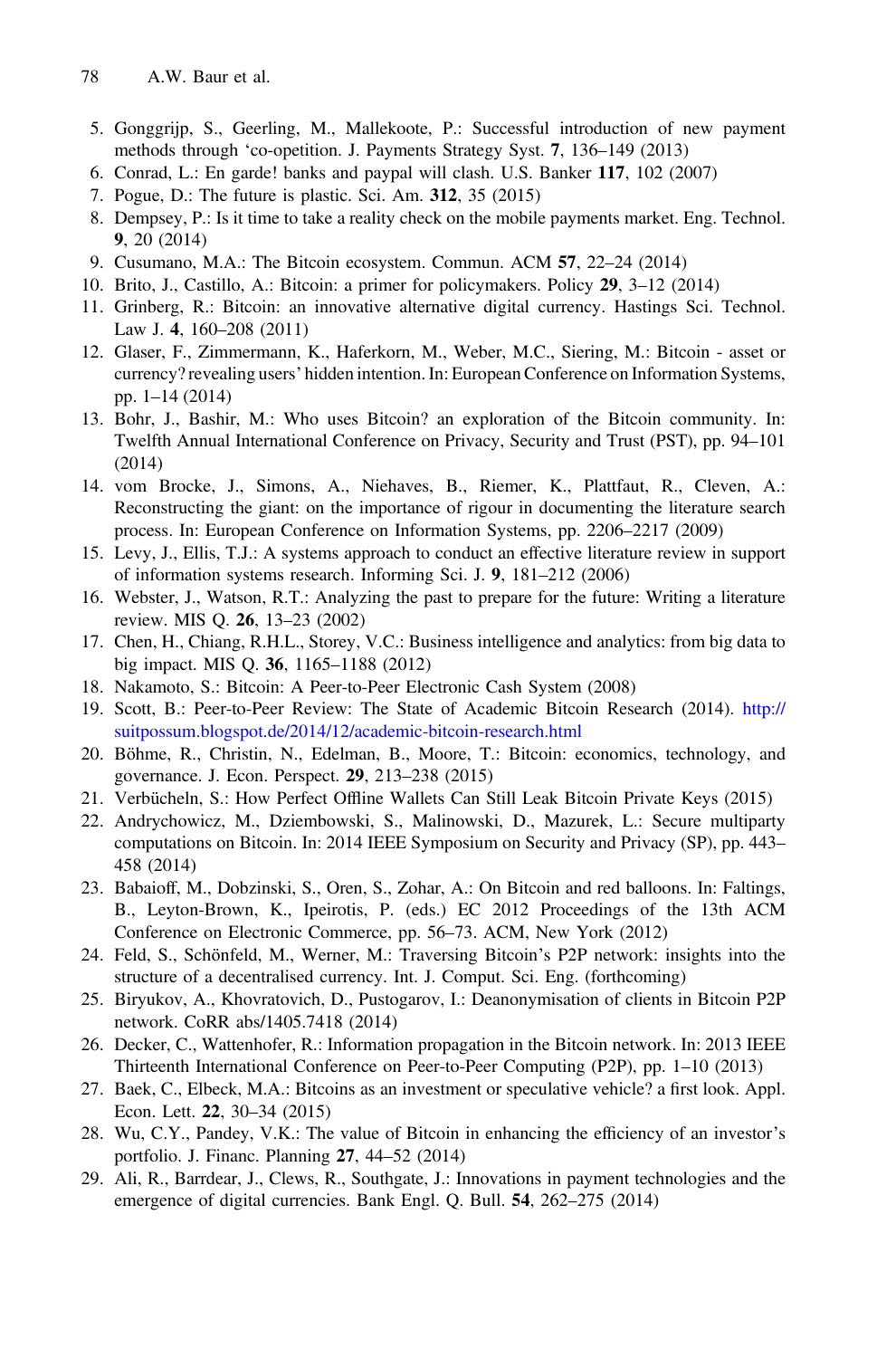- <span id="page-16-0"></span>30. Kristoufek, L.: BitCoin meets google trends and wikipedia: quantifying the relationship between phenomena of the internet era. Sci. Rep. 3, 1–7 (2013)
- 31. Kondor, D., Csabai, I., Szüle, J., Pósfai, M., Vattay, G.: Inferring the interplay between network structure and market effects in Bitcoin. New J. Phys. 16, 1–10 (2014)
- 32. Raiborn, C., Sivitanides, M.: Accounting issues related to Bitcoins. J. Corp. Acc. Finance 26, 25–34 (2015)
- 33. van Alstyne, M.: Why Bitcoin has value. Commun. ACM 57, 30–32 (2014)
- 34. Holmquist, E.: Bitcoin and the coming revolution in financial transactions. RMA J. 97, 23– 29 (2014)
- 35. Angel, J.J., McCabe, D.: The ethics of payments: paper, plastic, or Bitcoin? J. Bus. Ethics, 1–9 (2014)
- 36. Zarifis, A., Efthymiou, L., Cheng, X., Demetriou, S.: Consumer trust in digital currency enabled transactions. In: Abramowicz, W., Kokkinaki, A. (eds.) BIS 2014 Workshops. LNBIP, vol. 183, pp. 241–254. Springer, Heidelberg (2014)
- 37. Lin, P., Chung, P.-C., Fang, Y.: P2P-iSN: a peer-to-peer architecture for heterogeneous social networks. IEEE Netw. 28, 56–64 (2014)
- 38. Maurer, B., Nelms, T.C., Swartz, L.: "When perhaps the real problem is money itself!": the practical materiality of Bitcoin. Soc. Semiot. 23, 261–277 (2013)
- 39. Ahamad, S.S., Nair, M., Varghese, B.: A survey on crypto currencies. In: 4th International Conference on Advances in Computer Science, AETACS, pp. 42–48 (2013)
- 40. Ametrano, F.M.: Hayek Money: The Cryptocurrency Price Stability Solution. SSRN J., 1–54 (2014)
- 41. Wiatr, M.: Bitcoin as a Modern Financial Instrument (2014)
- 42. Spenkelink, H.: The adoption process of cryptocurrencies. Identifying factors that influence the adoption of cryptocurrencies from a multiple stakeholder perspective (2014)
- 43. Vigna, P., Casey, M.J.: The Age of Cryptocurrency. How Bitcoin and Digital Money are Challenging the Global Economic Order. St. Martin's Press, New York (2015)
- 44. Dinu, A.: The Scarcity of Money: The Case of Cryptocurrencies. Master' Thesis (2014)
- 45. Papp, J.: A medium of exchange for an internet age: how to regulate Bitcoin for the growth of e-commerce. Pittsburgh J. Technol. Law Policy 15, 33–56 (2014)
- 46. Bayern, S.: Dynamic common law and technological change: the classification of Bitcoin. Wash. Lee Law Rev. Online 71, 22–34 (2014)
- 47. Citi GPS: Disruptive Innovations II Ten More Things to Stop and Think About (2014)
- 48. Andersson, G., Wegdell, A.: Prospects of Bitcoin. An evaluation of its future (2014)
- 49. Antonopoulos, A.M.: Mastering Bitcoin: Unlocking Digital Cryptocurrencies. O'Reilly & Associates, Sebastopol (2015)
- 50. Descôteaux, D.: Bitcoin: More Than a Currency, Potential for Innovation. (2014)
- 51. Dostov, V., Shust, P.: Cryptocurrencies: an unconventional challenge to the AML/CFT regulators? J. Fin. Crime 21, 249–263 (2014)
- 52. Evans-Pughe, C., Novikov, A., Vitaliev, V.: To bit or not to bit? Eng. Technol. 9, 82–85 (2014)
- 53. Stokes, R.: Virtual money laundering: the case of Bitcoin and the Linden dollar. Inf. Commun. Technol. Law 21, 221–236 (2012)
- 54. Bryans, D.: Bitcoin and money laundering: mining for an effective solution. Indiana Law J. 89, 441–472 (2014)
- 55. Brezo, F., Bringas, P.G.: Issues and risks associated with cryptocurrencies such as Bitcoin. In: Berntzen, L., Dini, P. (eds.) SOTICS 2012. The Second International Conference on Social Eco-informatics, pp. 20–26. IARIA, USA (2012)
- 56. Trautman, L.J.: Virtual currencies: Bitcoin & what now after liberty reserve and silk road? Richmond J. Law Technol. 20 (2014)